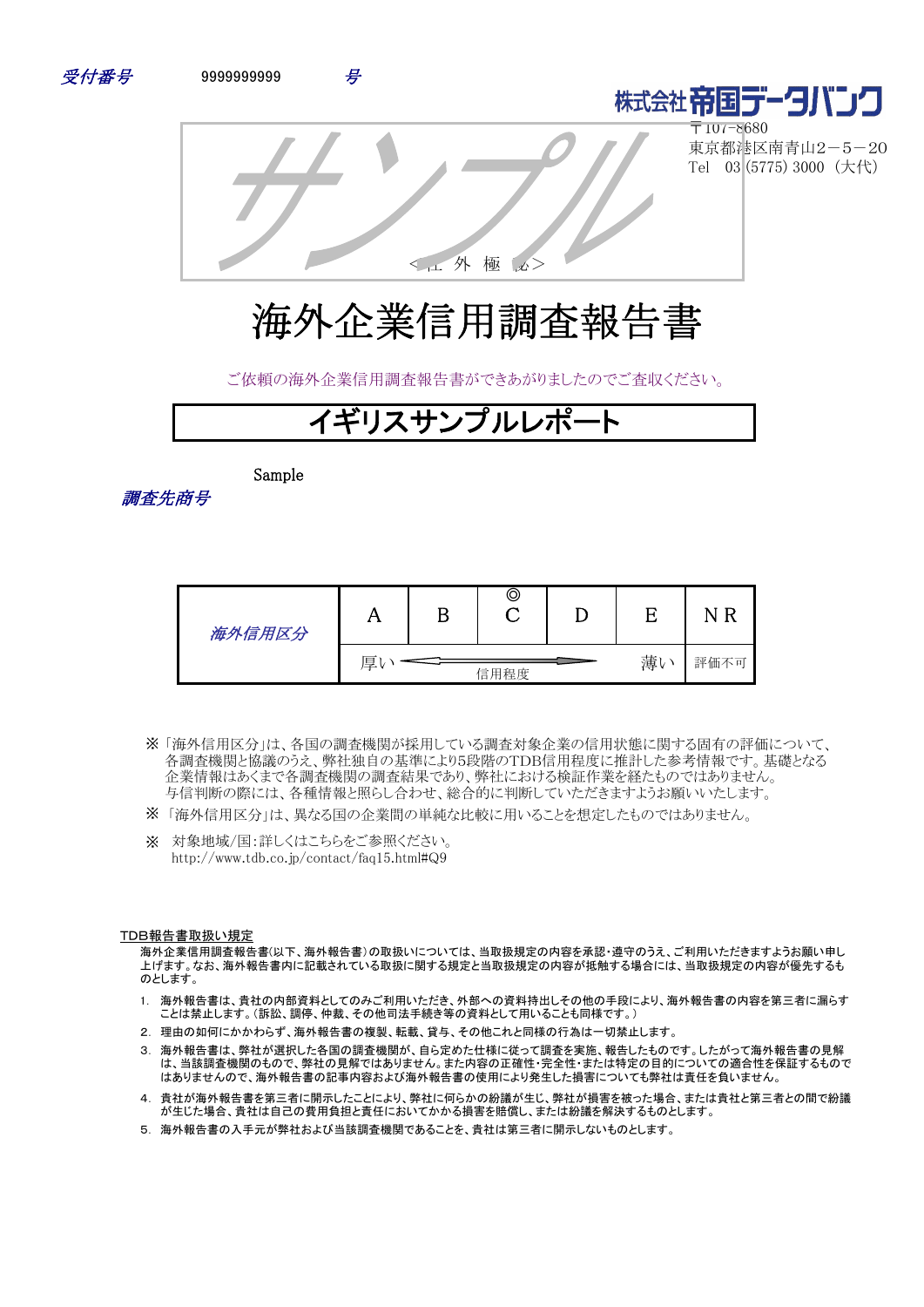# ABCD LIMITED

# ● ACTIVE | 100 CENTRE ABCD ROAD, ABCD, CG5 2YS, GB

### **Summary**

#### Company details

Trading Address 100 CENTRE ABCD ROAD, ABCD, CG5 2YS, GB

Telephone number +44 (0)888 8888888

Email address sample@abcdsample.com

**Website** http://www.abcdsample.com

Company registration number 88888888

VAT number GB888888888

#### **XSeptions**

Total value of unsecured claims £0



**There is no information currently available for this company** If you have questions or need help, please contact our Customer Service team for more information.

# Credit Flag

Credit Limit



**Creditworthy** 

This assessment is based on the Graydon Credit Limit and the Graydon Rating.

# £ 179,400

The recommended credit limitfor this company.

Graydon number 99999999

Incorporation date 07/10/1999

Legal form Private Limited Company

Number ofbranches

-

Activities (SIC code) **61900** - Other telecommunications activities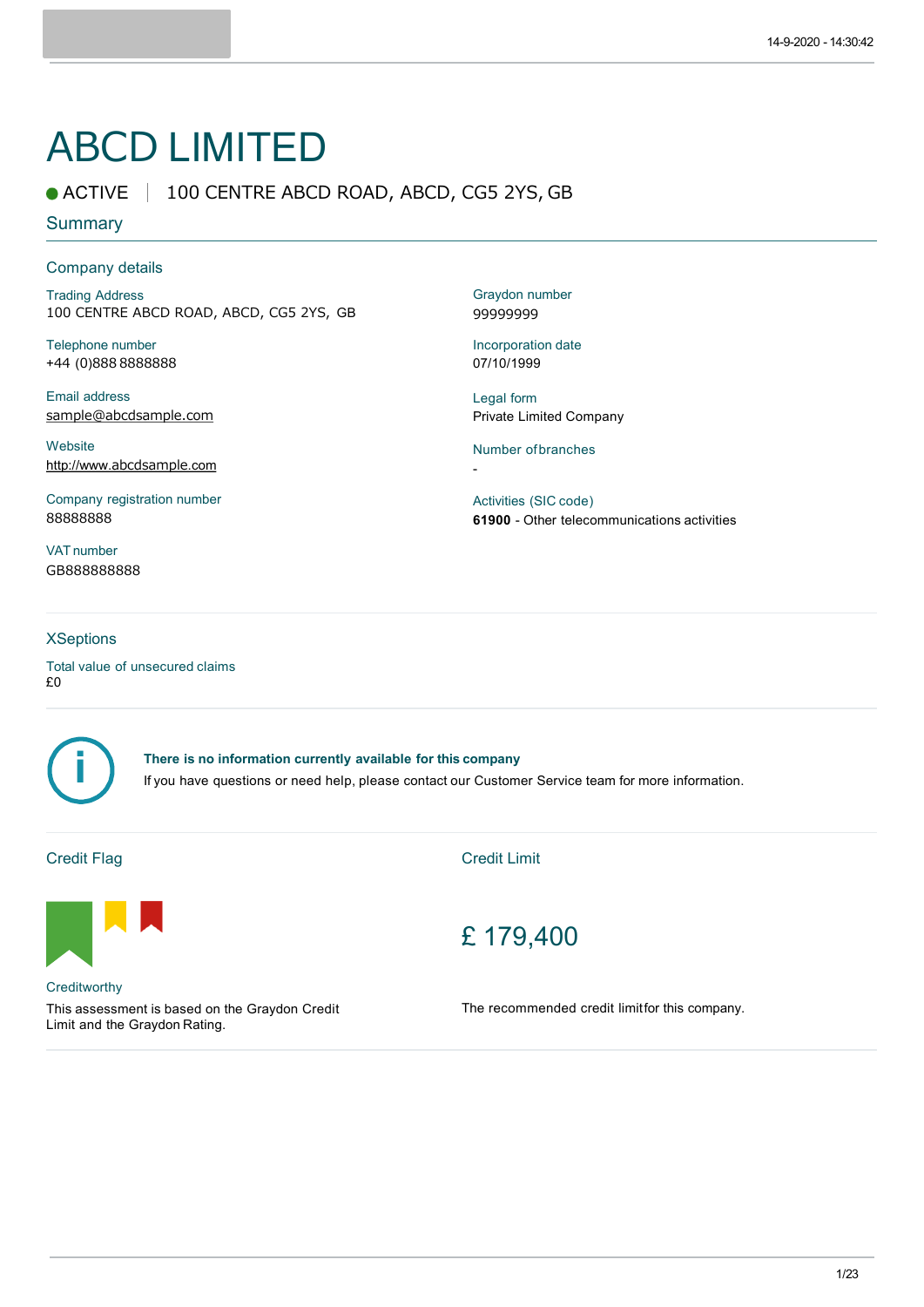| <b>Graydon Rating</b>                                                                                   |                                              |                                      | <b>Graydon Percentage</b>                                                                |                                                            |                                      |  |
|---------------------------------------------------------------------------------------------------------|----------------------------------------------|--------------------------------------|------------------------------------------------------------------------------------------|------------------------------------------------------------|--------------------------------------|--|
| AA<br>(Augur score: 431)                                                                                |                                              |                                      |                                                                                          | 1.44%                                                      |                                      |  |
|                                                                                                         |                                              |                                      |                                                                                          |                                                            |                                      |  |
| Probability of defaultis low                                                                            |                                              |                                      |                                                                                          | Percentage likelihood of failure                           |                                      |  |
| This rating is based on sector specific information;<br>available annual reports and payment behaviour. |                                              |                                      | Graydon's calculation of the likelihood of business<br>failure within the next 12 months |                                                            |                                      |  |
| Payment score                                                                                           |                                              |                                      |                                                                                          | <b>Payment Behavior &amp; County Court Judgments</b>       |                                      |  |
|                                                                                                         |                                              | 10 Good payment<br>behaviour         |                                                                                          |                                                            |                                      |  |
| 6.9                                                                                                     | <b>BELOW</b><br><b>AVERAGE</b>               |                                      |                                                                                          |                                                            | 8                                    |  |
|                                                                                                         |                                              | 1 Payment terms are<br>not being met |                                                                                          |                                                            |                                      |  |
|                                                                                                         | Probability of paying invoices within terms. |                                      |                                                                                          | Total amount of County Court<br>Judgments for this company | DBT average during the last<br>month |  |
| Key figures                                                                                             |                                              |                                      |                                                                                          |                                                            |                                      |  |
| Accounts date                                                                                           | <b>Type</b>                                  |                                      |                                                                                          |                                                            |                                      |  |
|                                                                                                         |                                              |                                      |                                                                                          |                                                            |                                      |  |
|                                                                                                         |                                              |                                      | £                                                                                        |                                                            | £                                    |  |
| <b>Total assets</b>                                                                                     |                                              | 14,054,895                           |                                                                                          | Net result                                                 | $-2,259,639$                         |  |
| Capital                                                                                                 |                                              | 14,054,895                           |                                                                                          | Current ratio                                              | 2.86                                 |  |
| Working capital                                                                                         |                                              | 4,901,853                            |                                                                                          | Liquidity ratio                                            |                                      |  |
| Turnover                                                                                                |                                              | 7,176,232                            |                                                                                          | Solvency ratio                                             | 119.7                                |  |
| Company structure                                                                                       |                                              |                                      |                                                                                          |                                                            |                                      |  |
| Ultimate parent company<br>ABCD PLC                                                                     |                                              |                                      |                                                                                          | Parent company<br>ABCD PLC                                 |                                      |  |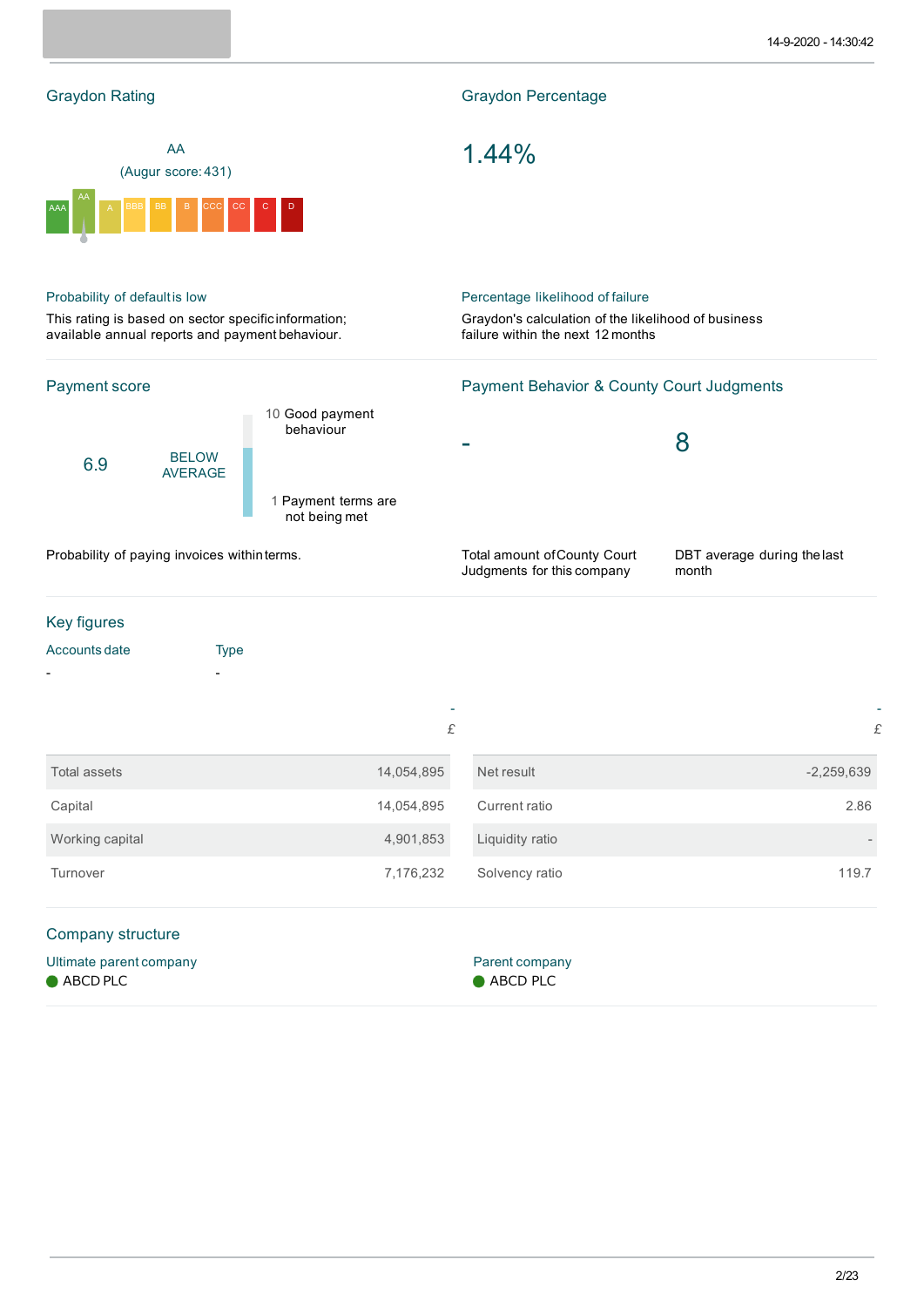# Company Profile

#### Company Contacts

Company name ABCD LIMITED

Phone number +44 (0)888 8888888

**Website** http://www.abcdsample.com Trading Address 100 CENTRE ABCD ROAD, ABCD, CG5 2YS, GB

Registered Address 100 CENTRE ABCD ROAD, ABCD, CG5 2YS, GB

Fax number +44 (0)888 8888888

Email address sample@abcdsample.com

#### Company details

Company registration number 88888888

VAT number GB888888888

Graydon number 99999999

LEI Code (Legal Entity Identifier) -

Old Graydon number

Incorporation date 07/10/1999

Legal form Private Limited Company

**Sector** 

-

-

Import indicator No Export indicator

No

Company Size 50 to 99

Number ofemployees 80

Companies House https://beta.companieshouse.gov.uk/company/99999999/filinghistory

Activities (SIC code) **61900** - Other telecommunications activities

**Capital** Issued capital - £49,791 (x1)

#### Trade names



**There is no information currently available for this company**

#### Branches



**There is no information currently available for this company**

# **Ratings**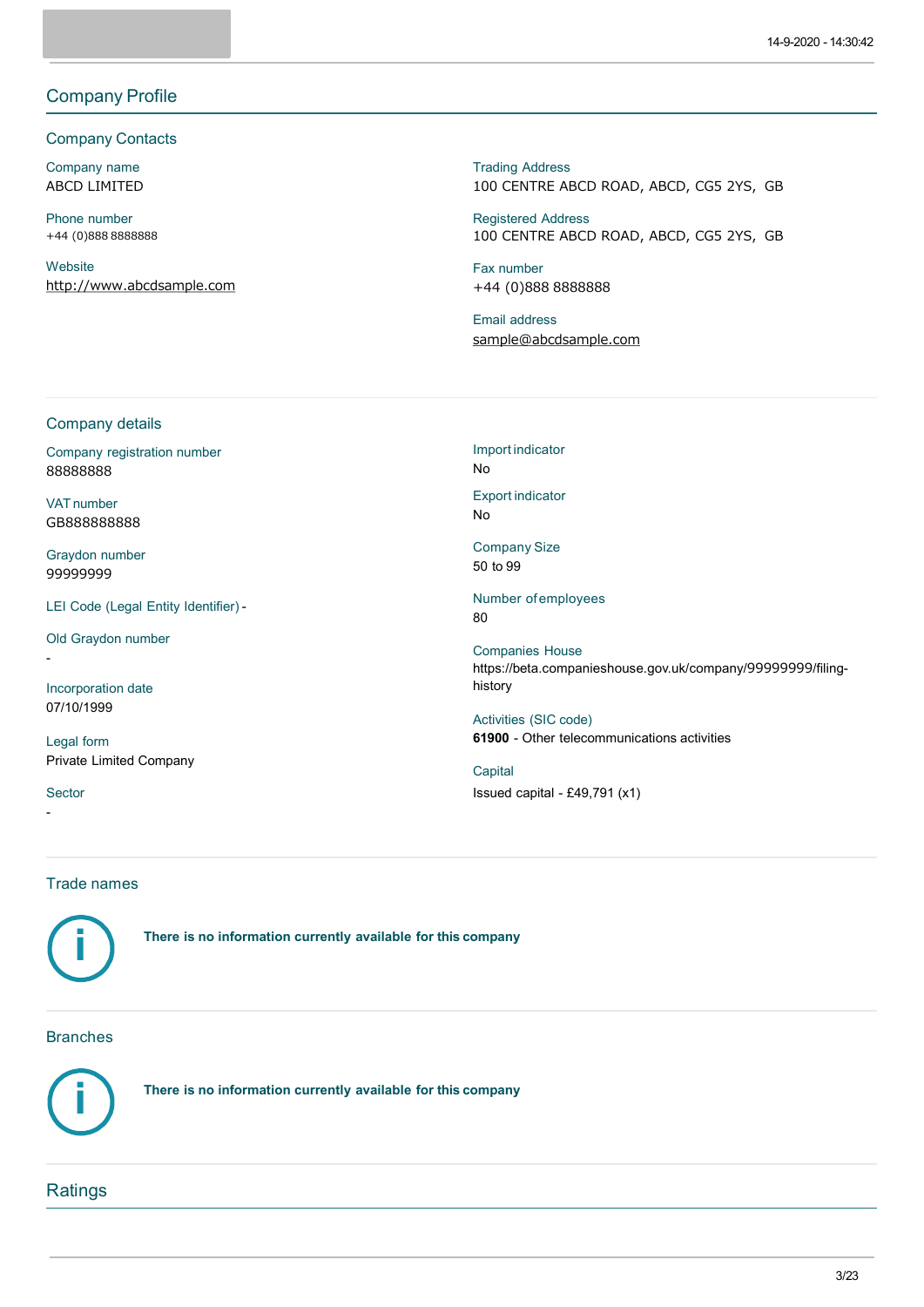# Credit Flag



#### **Creditworthy**

This assessment is based on the Graydon Credit Limit and the Graydon Rating.

# Credit limit trend



Maximum limit

£ 179,400

Monthly credit guide

£ 131,000

The recommended credit limit for this company.



# Graydon Rating



# Probability of defaultis low

This rating is based on sector specificinformation; available annual reports and payment behaviour.

#### Graydon Percentage

1.44%

#### Percentage likelihood of failure

Graydon's calculation of the likelihood of business failure within the next 12 months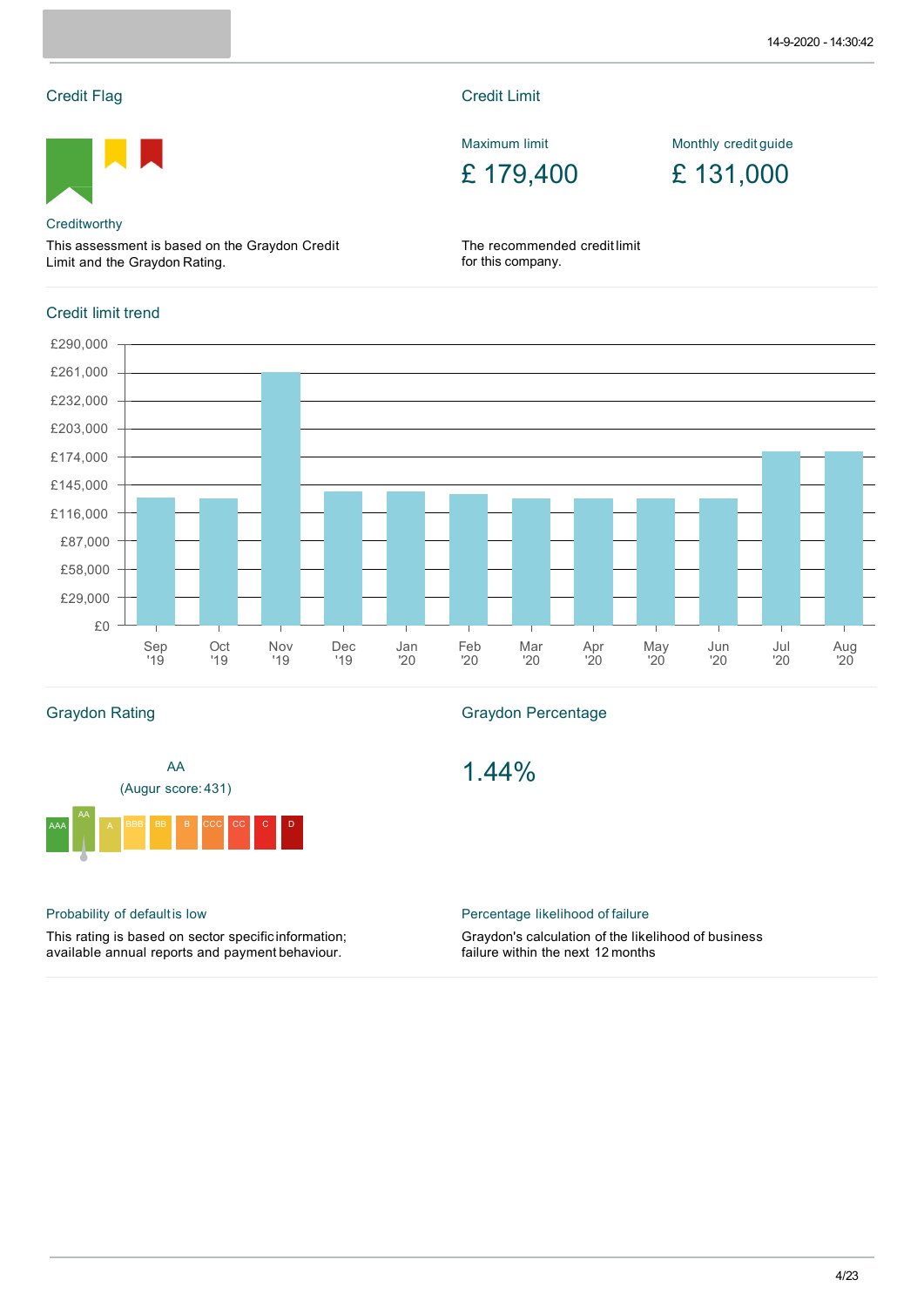### Graydon rating trend



### Payment score



Probability of paying invoices withinterms.

# Growth score



#### **Neutral**

The company's likelihood to grow their total assets within the next 12 months.

# **Financials**

# General Information Annual Reports

|                           | 2019                               | 2018                               | 2017                               | 2016                               | 2015                               |
|---------------------------|------------------------------------|------------------------------------|------------------------------------|------------------------------------|------------------------------------|
| Accounts date             | 31/12/2019                         | 31/12/2018                         | 31/12/2017                         | 31/12/2016                         | 31/12/2015                         |
| <b>Type</b>               | Company<br>financial<br>statements | Company<br>financial<br>statements | Company<br>financial<br>statements | Company<br>financial<br>statements | Company<br>financial<br>statements |
| Accounting standard       | $\overline{\phantom{a}}$           | $\overline{\phantom{a}}$           | $\overline{\phantom{0}}$           | $\overline{\phantom{0}}$           | $\overline{\phantom{a}}$           |
| Balanced annual statement | Yes                                | Yes                                | Yes                                | Yes                                | Yes                                |
| Dormant                   | No                                 | No                                 | No                                 | No                                 | <b>No</b>                          |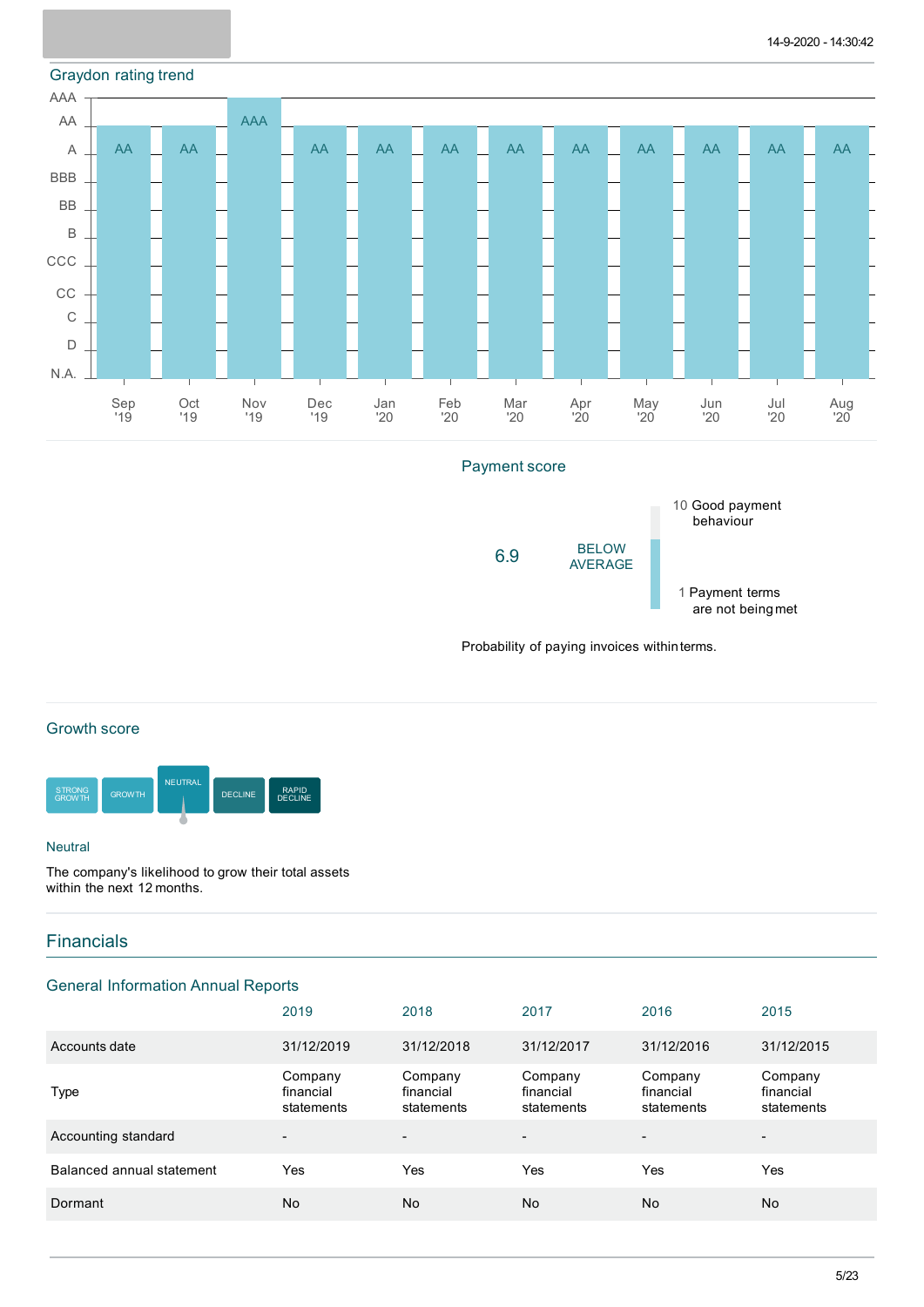# Key figures

|  |  | 2019 2018 2017 2016 2015 |  |
|--|--|--------------------------|--|
|  |  |                          |  |

# BALANCE SHEET

| Total assets    | 14,054,895             | 15,214,512 | 11.526.325 | 10,998,155 | 17,476,336 |
|-----------------|------------------------|------------|------------|------------|------------|
| Working capital | 4,901,853 $\downarrow$ | 6,840,531  | 4.257.437  | 5,800,256  | 12,114,555 |
| Total equity    | 12,443,729             | 13,459,809 | 23,527,486 | 23,278,134 | 32,046,009 |
| Cash            | 2,216,333              | 3,328,359  | 4,351,457  | 4,551,102  | 12,024,584 |

# INCOME STATEMENT

| Turnover   | 7.176.232 1  | 5.212.719    | 3.765.888    | 1.323.519    | 3,199,566  |
|------------|--------------|--------------|--------------|--------------|------------|
| Net result | $-2.259.639$ | $-1.100.543$ | $-2.701.741$ | $-4.262.620$ | -4,646,326 |

### FINANCIAL RATIOS *The following figures are shown as ratios*

| Current ratio   | 2.86                     | 3.67   | 2.6            | 5.66                     | 9.73     |
|-----------------|--------------------------|--------|----------------|--------------------------|----------|
| Liquidity ratio | $\overline{\phantom{0}}$ | $\sim$ | $\overline{a}$ | $\overline{\phantom{0}}$ |          |
| Solvency ratio  | 119.7 $\dagger$          | 113.6  | $-405.92$      | $-616.91$                | 24,666.9 |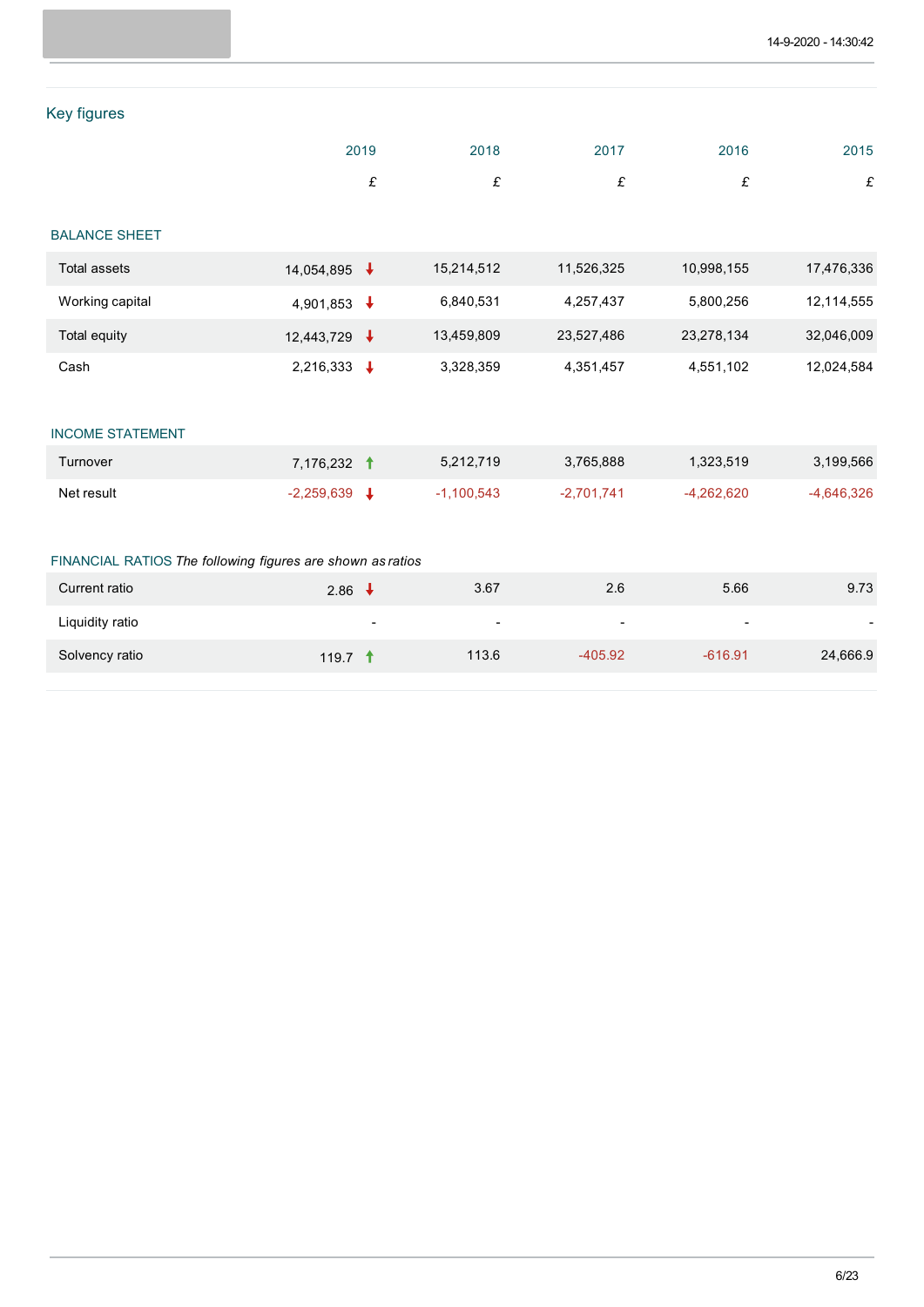# Balance sheet

|                                      | 2019      | 2018      | 2017      | 2016      | 2015      |
|--------------------------------------|-----------|-----------|-----------|-----------|-----------|
|                                      | $\pounds$ | £         | £         | £         | £         |
|                                      |           |           |           |           |           |
| <b>FIXED ASSETS</b>                  |           |           |           |           |           |
| Total tangible assets                | 847,753   | 521,067   | 556,863   | 294,565   | 507,295   |
| Land and Building                    | 495,739   | 40,337    | 73,740    | 103,576   | 135,237   |
| Freehold                             |           |           |           |           |           |
| Leasehold                            |           | 40,337    | 73,740    | 103,576   | 135,237   |
| <b>Fixtures and Fittings</b>         | 343,493   | 480,730   | 483,123   | 190,989   | 372,058   |
| Plant and machinery                  |           |           |           |           |           |
| Assets under construction            |           |           |           |           |           |
| Other tangible assets                | 8,521     |           |           |           |           |
| Total intangible assets              | 5,650,427 | 5,273,232 | 4,031,918 | 3,638,080 | 3,446,612 |
| Total investment assets              | 19,500    | 19,500    | 19,500    | 19,500    | 19,500    |
| Property                             |           |           |           |           |           |
| Affiliate / Associate/<br>Subsidiary | 19,500    | 19,500    | 19,500    | 19,500    | 19,500    |
| Other investments                    |           |           |           |           |           |
| Total financial assets               | ٠         |           |           | -         |           |
| Finance leases / Hire<br>purchase    |           |           |           |           |           |
| Group loans                          | ä,        |           |           |           |           |
| Directors' loans                     |           |           |           |           |           |
| Other loans                          |           |           |           |           |           |
| Other financial assets               |           |           |           |           |           |
| Other fixed assets / Non current     |           |           |           |           |           |
| Long-term trade                      |           |           |           |           |           |
| Affiliate / Associate/<br>Subsidiary |           |           |           |           |           |
| Assets held for sale                 |           |           |           |           |           |
| Other                                |           |           |           |           |           |
| <b>TOTAL FIXED ASSETS</b>            | 6,517,680 | 5,813,799 | 4,608,281 | 3,952,145 | 3,973,407 |
| <b>CURRENT ASSETS</b>                |           |           |           |           |           |
| Total inventories                    |           |           |           |           |           |
| Stock / Raw material                 |           |           |           |           |           |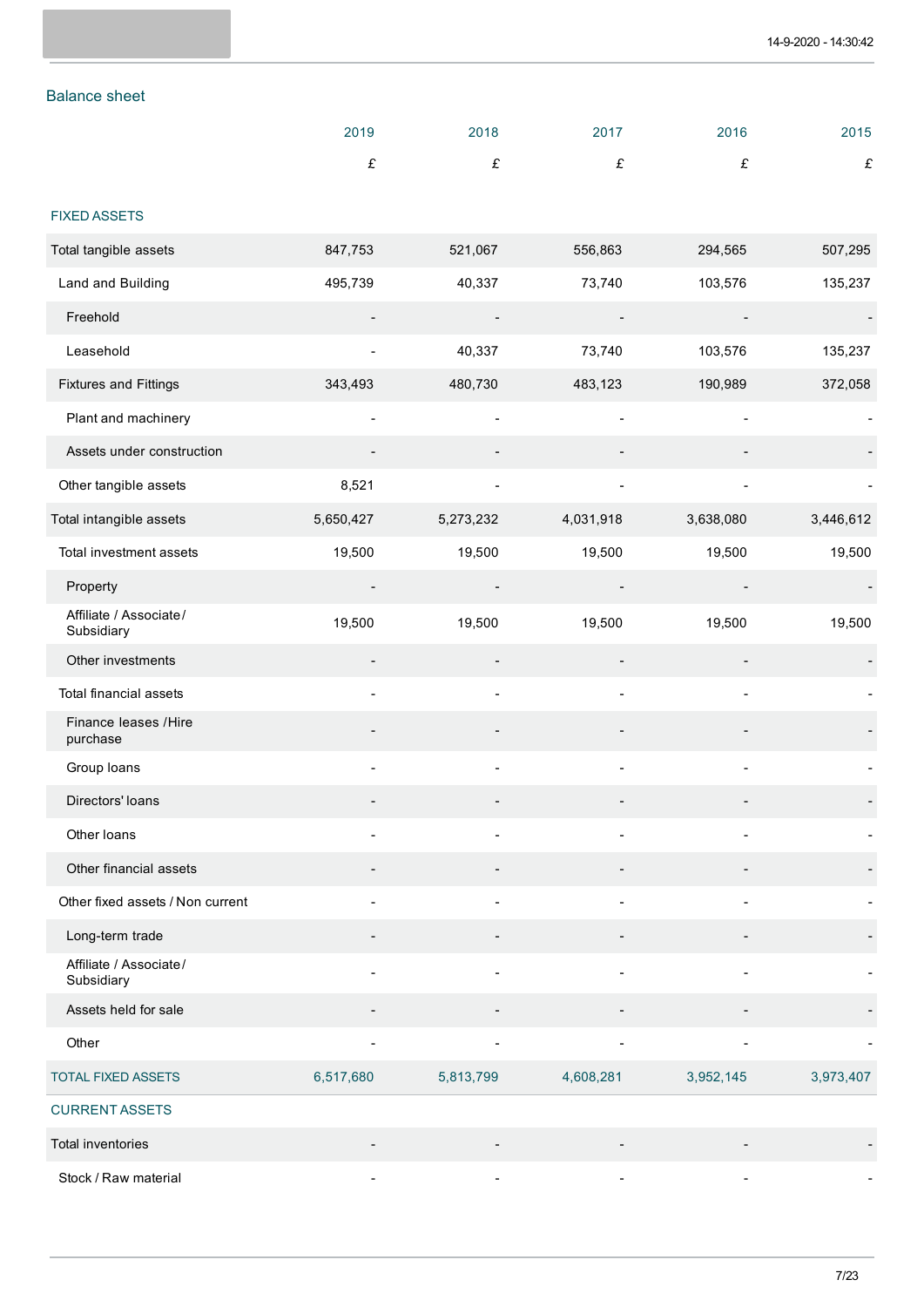|                                                    | 2019       | 2018                     | 2017       | 2016       | 2015       |
|----------------------------------------------------|------------|--------------------------|------------|------------|------------|
|                                                    | £          | £                        | £          | £          | £          |
|                                                    |            |                          |            |            |            |
| Work in progress                                   |            |                          |            |            |            |
| Finished goods                                     |            |                          |            |            |            |
| <b>Total debtors</b>                               | 4,856,120  | 5,437,465                | 2,145,372  | 2,176,051  | 1,252,371  |
| Accounts receivable / Trade<br>debtors             |            | 1,534,891                |            | 396,654    | 485,294    |
| Affiliate / Associate / Subsidiary                 |            | 2,677,644                |            | 738,367    | 168,745    |
| Group loans                                        |            |                          |            |            |            |
| Directors' loans                                   |            |                          |            |            |            |
| Prepayment / Accrued charges                       |            | 1,054,790                |            | 511,228    | 535,884    |
| Other debtors                                      | 4,856,120  | 170,140                  | 2,145,372  | 529,802    | 62,448     |
| Total cash                                         | 2,216,333  | 3,328,359                | 4,351,457  | 4,551,102  | 12,024,584 |
| Cash in bank / In-hand                             |            |                          |            | 4,551,102  | 12,024,584 |
| Cash equivalents                                   |            | 3,328,359                |            |            |            |
| Total financial assets                             |            |                          |            |            |            |
| Finance leases / Hire purchase                     |            |                          |            |            |            |
| Group loans                                        |            |                          |            |            |            |
| Directors' loans                                   |            |                          |            |            |            |
| Other loans                                        |            |                          |            |            |            |
| Other financial assets                             | -          |                          |            |            |            |
| Other current assets                               | 464,762    | 634,889                  | 421,215    | 318,857    | 225,974    |
| Assets held for sale                               |            |                          |            |            |            |
| Other                                              | 464,762    | 634,889                  | 421,215    | 318,857    |            |
| TOTAL CURRENT ASSETS                               | 7,537,215  | 9,400,713                | 6,918,044  | 7,046,010  | 13,502,929 |
| <b>TOTAL ASSETS</b>                                | 14,054,895 | 15,214,512               | 11,526,325 | 10,998,155 | 17,476,336 |
|                                                    |            |                          |            |            |            |
| <b>CURRENT LIABILITES</b>                          |            |                          |            |            |            |
| <b>Total creditors</b><br>Accounts payable / Trade | 2,381,036  | 2,438,214                | 2,560,718  | 1,163,605  | 1,119,898  |
| creditors                                          | 786,823    | 1,529,579                | 1,257,034  | 348,222    | 786,614    |
| Affiliate / Associate / Subsidiary                 | 965,218    | 311,322                  | 144,240    | 43,485     | 20,698     |
| Group loans                                        |            | $\overline{\phantom{a}}$ |            | ٠          |            |
| Directors' loans                                   |            |                          |            |            |            |
| Accrued charges & Deferred<br>Income               | 463,255    | 473,687                  | 1,024,636  | 668,452    | 212,157    |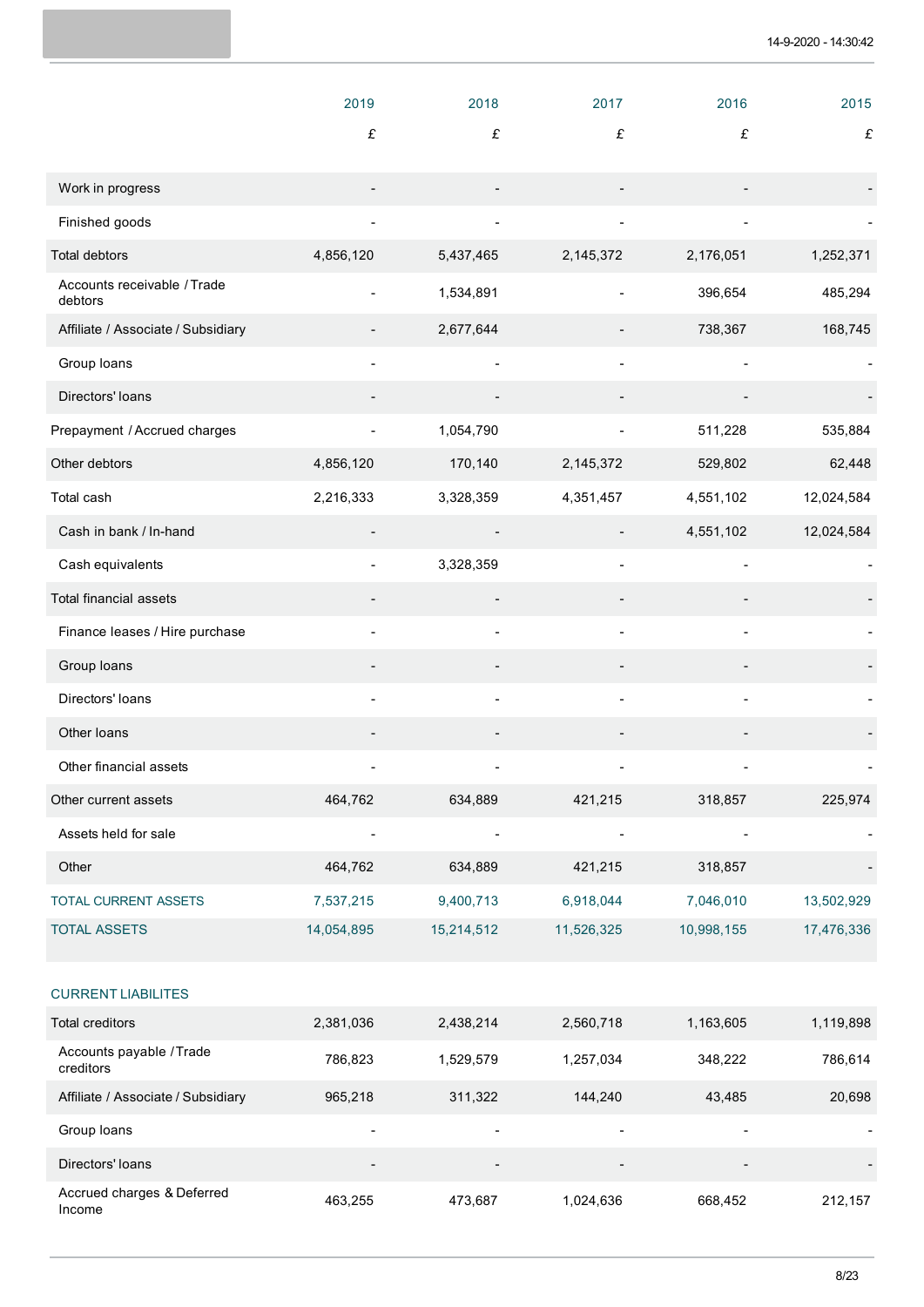|                                    | 2019                     | 2018           | 2017      | 2016      | 2015      |
|------------------------------------|--------------------------|----------------|-----------|-----------|-----------|
|                                    | £                        | £              | £         | £         | £         |
| Social security / VAT              | 165,740                  | 123,626        | 134,808   | 103,446   | 95,429    |
| Taxation payable                   | L,                       | $\blacksquare$ |           |           |           |
| Other creditors                    |                          |                |           |           | 5,000     |
| <b>Total financial liabilities</b> | 254,326                  | 121,968        | 99,889    | 82,149    | 268,476   |
| Bank overdraft                     |                          |                |           |           |           |
| Finance leases / Hire purchase     | 254,326                  | 121,968        | 99,889    | 82,149    | 268,476   |
| Finance leases / Hire<br>purchase  | 254,326                  |                | 99,889    | 82,149    | 268,476   |
| Hire purchase                      | $\overline{\phantom{a}}$ | 121,968        |           |           |           |
| Group loans                        |                          |                |           |           |           |
| Directors' loans                   |                          | $\blacksquare$ |           |           |           |
| Subsidies                          |                          |                |           |           |           |
| Other short-term loans             |                          |                |           |           |           |
| Other financial liabilities        |                          |                |           |           |           |
| Other current liabilities          |                          |                |           |           |           |
| Liabilities held for sale          |                          |                |           |           |           |
| Other                              | $\overline{a}$           | $\blacksquare$ |           |           |           |
| Dividends                          |                          |                |           |           |           |
| <b>TOTAL CURRENT LIABILITIES</b>   | 2,635,362                | 2,560,182      | 2,660,607 | 1,245,754 | 1,388,374 |

### LONG TERM LIABILITIES

| Total financial liabilities    | 1,024,196                | 805,479                  | 14,661,768 | 13,525,733               | 15,958,047 |
|--------------------------------|--------------------------|--------------------------|------------|--------------------------|------------|
| Finance leases / Hire purchase | 462,011                  | 152,081                  | 177,694    | 13,405                   | 95,544     |
| Finance leases                 | 462,011                  | 152,081                  | 177,694    | 13,405                   | 95,544     |
| Hire purchase                  | $\overline{\phantom{a}}$ | $\overline{\phantom{a}}$ |            |                          |            |
| Group loans                    | 562,185                  | 653,398                  | 14,484,074 | 13,512,328               | 15,862,503 |
| Directors' loans               | $\blacksquare$           | $\overline{a}$           |            |                          |            |
| <b>Subsidies</b>               | $\overline{\phantom{a}}$ | $\overline{\phantom{a}}$ |            | -                        |            |
| Other long-term loans          | $\overline{\phantom{a}}$ | $\overline{\phantom{a}}$ | ٠          | $\blacksquare$           | -          |
| Other financial liabilities    | $\overline{\phantom{a}}$ | $\overline{\phantom{a}}$ |            | $\overline{\phantom{a}}$ |            |
| Other long-term liabilities    |                          | $\overline{\phantom{a}}$ |            |                          |            |
| Long-term trade                |                          | $\overline{\phantom{a}}$ |            |                          |            |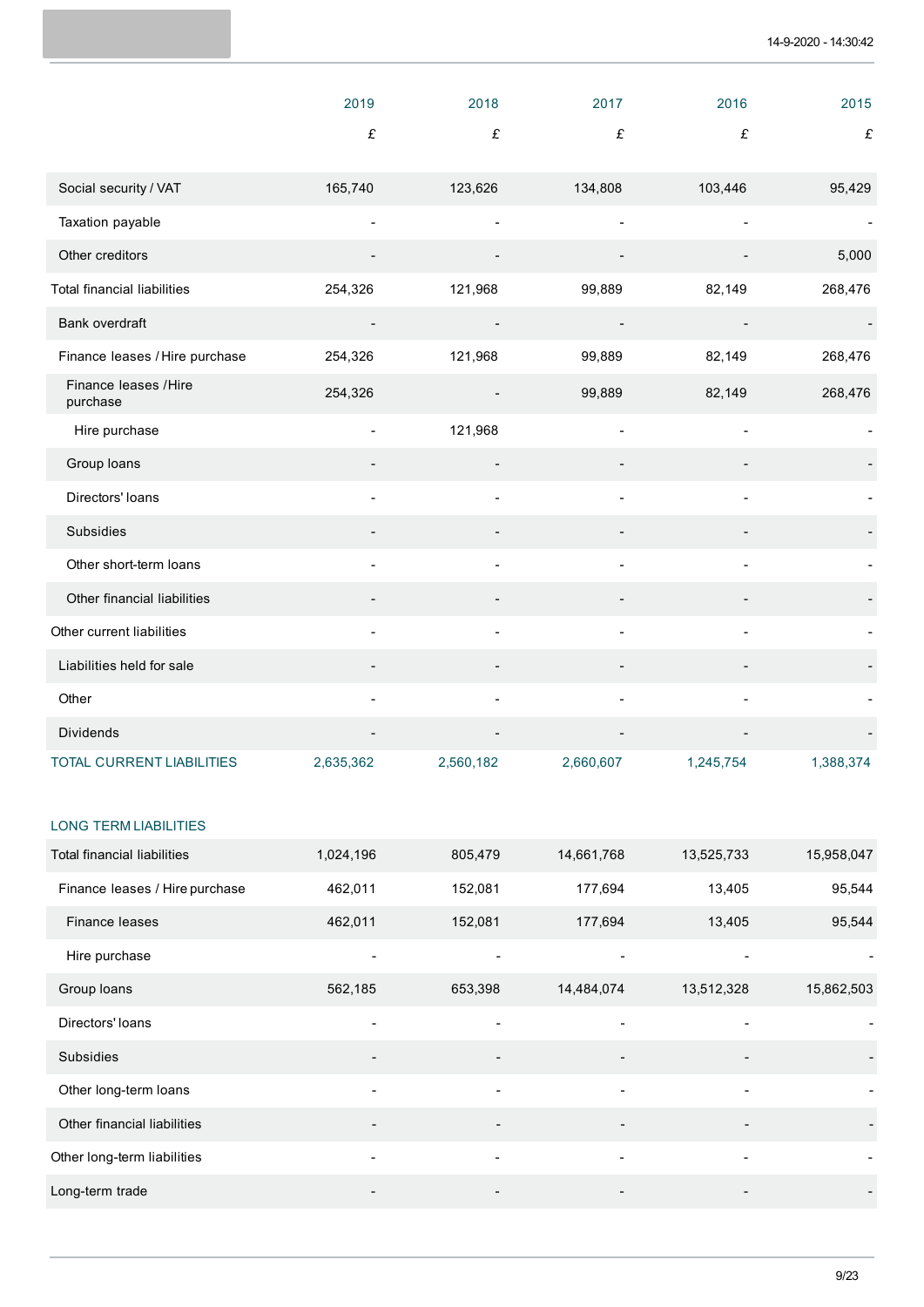|                                              | 2019                     | 2018                     | 2017                     | 2016                     | 2015                     |
|----------------------------------------------|--------------------------|--------------------------|--------------------------|--------------------------|--------------------------|
|                                              | £                        | £                        | £                        | £                        | £                        |
| Affiliate / Associate / Subsidiary           | $\overline{\phantom{a}}$ | $\overline{\phantom{a}}$ | ٠                        |                          |                          |
| Group loans                                  | $\blacksquare$           | $\overline{a}$           |                          |                          | $\overline{\phantom{a}}$ |
| Directors' loans                             | $\overline{\phantom{a}}$ | $\overline{\phantom{a}}$ | ٠                        | $\overline{\phantom{a}}$ | ۰                        |
| Liabilities Held For sale                    | $\blacksquare$           | $\overline{\phantom{a}}$ |                          |                          | $\overline{\phantom{a}}$ |
| Accrued charges & Deferred<br>Income         | $\blacksquare$           | $\overline{\phantom{a}}$ | $\overline{\phantom{a}}$ | $\overline{\phantom{a}}$ | $\overline{\phantom{a}}$ |
| Preferred stock                              | $\overline{\phantom{a}}$ | $\overline{\phantom{a}}$ |                          |                          | $\overline{\phantom{a}}$ |
| Other                                        | ٠                        | $\overline{\phantom{0}}$ | $\overline{\phantom{a}}$ |                          | $\overline{\phantom{a}}$ |
| <b>TOTAL LONG-TERM</b><br><b>LIABILITIES</b> | 1,024,196                | 805,479                  | 14,661,768               | 13,525,733               | 15,958,047               |

#### PROVISIONS

| Deferred taxation | $\overline{\phantom{0}}$ | $\overline{\phantom{a}}$ | $\overline{\phantom{a}}$ |                          |  |
|-------------------|--------------------------|--------------------------|--------------------------|--------------------------|--|
| Pension           | $\overline{\phantom{0}}$ | $\overline{\phantom{a}}$ | ۰                        | $\overline{\phantom{0}}$ |  |
| Other provision   | $\overline{\phantom{0}}$ | $\overline{\phantom{a}}$ | $\overline{\phantom{0}}$ |                          |  |
| Total provisions  |                          | $\overline{\phantom{a}}$ | $\overline{a}$           |                          |  |
|                   |                          |                          |                          |                          |  |
| <b>NET ASSETS</b> |                          |                          |                          |                          |  |

| Net assets              | $\,$                     |  |  |
|-------------------------|--------------------------|--|--|
| <b>TOTAL NET ASSETS</b> | $\overline{\phantom{0}}$ |  |  |

#### SHAREHOLDERS' FUNDS

| Issued capital              | 49,791                       | 49,791                   | 32,081                       | 32,081                   | 32,081        |
|-----------------------------|------------------------------|--------------------------|------------------------------|--------------------------|---------------|
| Ordinary                    | 49,791                       | 49,791                   | 32,081                       | 32,081                   | 32,081        |
| Preferred                   | $\overline{\phantom{a}}$     | $\overline{\phantom{a}}$ |                              |                          |               |
| Other                       | $\overline{\phantom{a}}$     | $\overline{\phantom{a}}$ |                              | $\overline{\phantom{a}}$ |               |
| Premium share accounts      | 44,697,456                   | 44,697,456               | 27,004,546                   | 27,004,546               | 27,004,546    |
| Interest in own shares      | $\overline{\phantom{a}}$     | $\overline{\phantom{a}}$ |                              | $\overline{\phantom{a}}$ |               |
| Retained earnings           | $-40,028,633$                | $-36,045,427$            | $-35,183,378$                | $-33,021,095$            | $-28,803,554$ |
| <b>Revaluation reserve</b>  | 5,676,723                    | 3,147,031                | 2,350,701                    | 2,211,136                | 1,896,842     |
| Currency conversion reserve | $\qquad \qquad \blacksquare$ | $\overline{\phantom{a}}$ | $\qquad \qquad \blacksquare$ | $\overline{\phantom{a}}$ |               |
| Other reserves              | 5,676,723                    | 3,147,031                | 2,350,701                    | 2,211,136                | 1,896,842     |
| <b>Minority interests</b>   | $\qquad \qquad \blacksquare$ | $\overline{\phantom{a}}$ |                              |                          |               |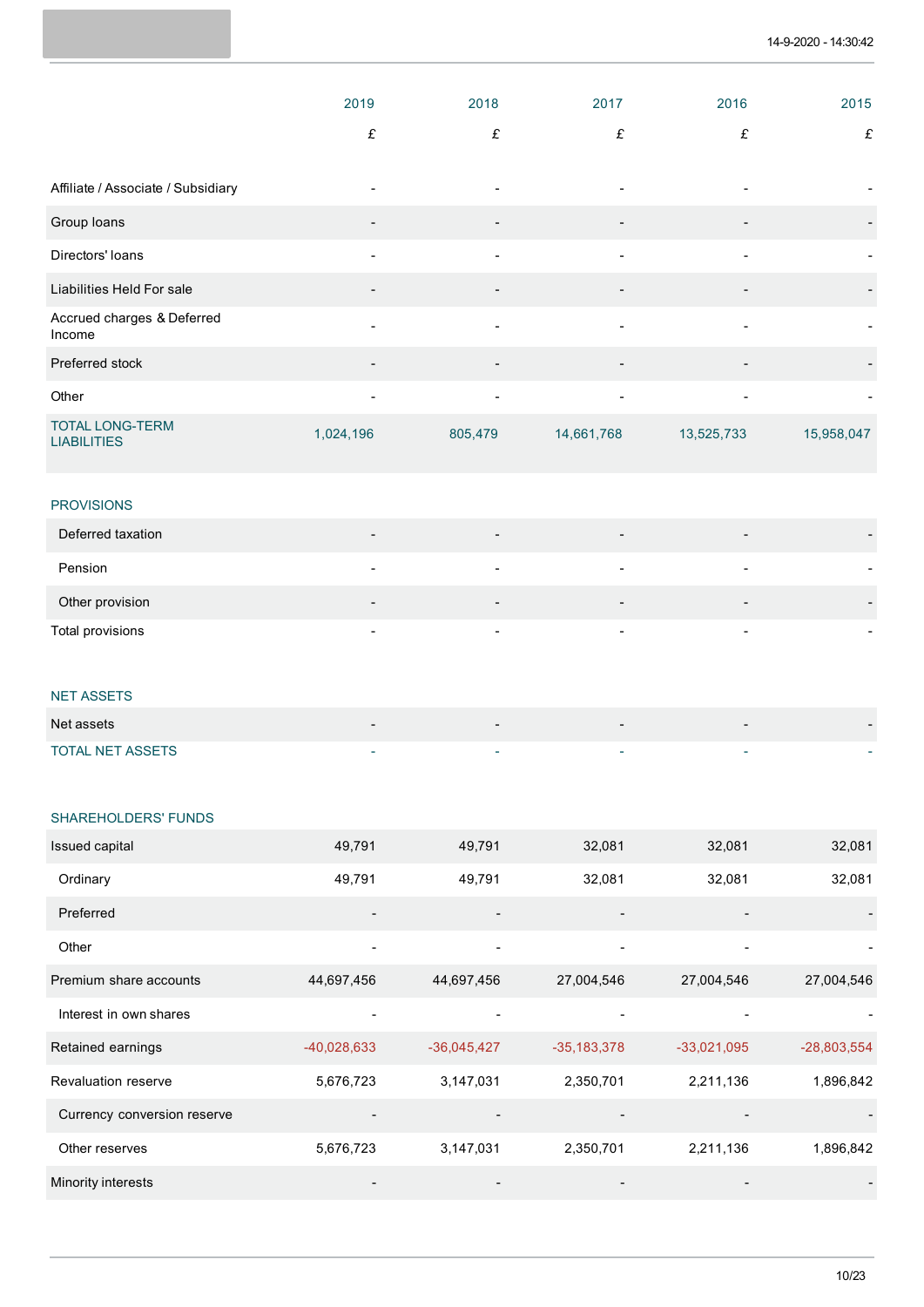|                                     | 2019                     | 2018         | 2017         | 2016         | 2015         |
|-------------------------------------|--------------------------|--------------|--------------|--------------|--------------|
|                                     | £                        | £            | £            | $\pounds$    | £            |
| TOTAL SHAREHOLDERS'<br><b>FUNDS</b> | 10,395,337               | 11,848,851   | $-5,796,050$ | $-3,773,332$ | 129,915      |
| Profit and loss                     |                          |              |              |              |              |
|                                     | 2019                     | 2018         | 2017         | 2016         | 2015         |
|                                     | £                        | £            | £            | $\pounds$    | £            |
| <b>INCOME STATEMENT</b>             |                          |              |              |              |              |
| Turnover                            | 7,176,232                | 5,212,719    | 3,765,888    | 1,323,519    | 3,199,566    |
| Turnover (UK)                       | 172,692                  |              | 20,515       | 12,652       |              |
| Turnover (Europe)                   | 306,458                  |              | 50,353       | 41,065       |              |
| Turnover (rest of the world)        | 6,697,082                |              | 3,695,020    | 1,269,802    |              |
| Turnover (exports)                  | $\overline{\phantom{a}}$ |              |              |              |              |
| Cost of sales                       | 9,859,428                |              | 2,439        | 7,054        | 907,697      |
| <b>Total expenses</b>               |                          |              |              |              | $-1,024,793$ |
| Other direct items                  | $\overline{\phantom{a}}$ |              |              |              | $-1,024,793$ |
| <b>Exceptional items</b>            |                          |              |              |              |              |
| Gross profit                        | $-2,683,196$             | 5,212,719    | 3,763,449    | 1,316,465    | 1,267,076    |
| Operating expenses                  |                          | 6,783,437    | 6,725,714    | 5,742,399    | 6,072,031    |
| Operating income                    |                          |              |              |              |              |
| <b>Exceptional items</b>            |                          |              |              |              |              |
| Profit/Loss on disposal             |                          |              |              |              |              |
| Operating profit/loss               | $-2,683,196$             | $-1,570,718$ | $-2,962,265$ | $-4,425,934$ | $-4,804,955$ |
| Interest receivable                 |                          | 14,350       | 20,517       | 30,363       | 24,327       |
| Interest payable                    | 67,502                   | 196,334      | 186,835      | 195,712      | 81,015       |
| <b>Exceptional items</b>            | $\overline{\phantom{0}}$ |              |              |              |              |
| Pre-tax profit/loss                 | $-2,728,175$             | $-1,752,702$ | $-3,128,583$ | $-4,591,283$ | $-4,861,643$ |
| Taxation                            | -468,536                 | $-652,159$   | $-426,842$   | $-328,663$   | $-215,317$   |
| Minority interests                  |                          |              |              |              |              |
| Dividends                           |                          |              |              |              |              |
| Extraordinary items                 |                          |              |              |              |              |
| <b>NET PROFIT/LOSS</b>              | $-2,259,639$             | $-1,100,543$ | $-2,701,741$ | $-4,262,620$ | $-4,646,326$ |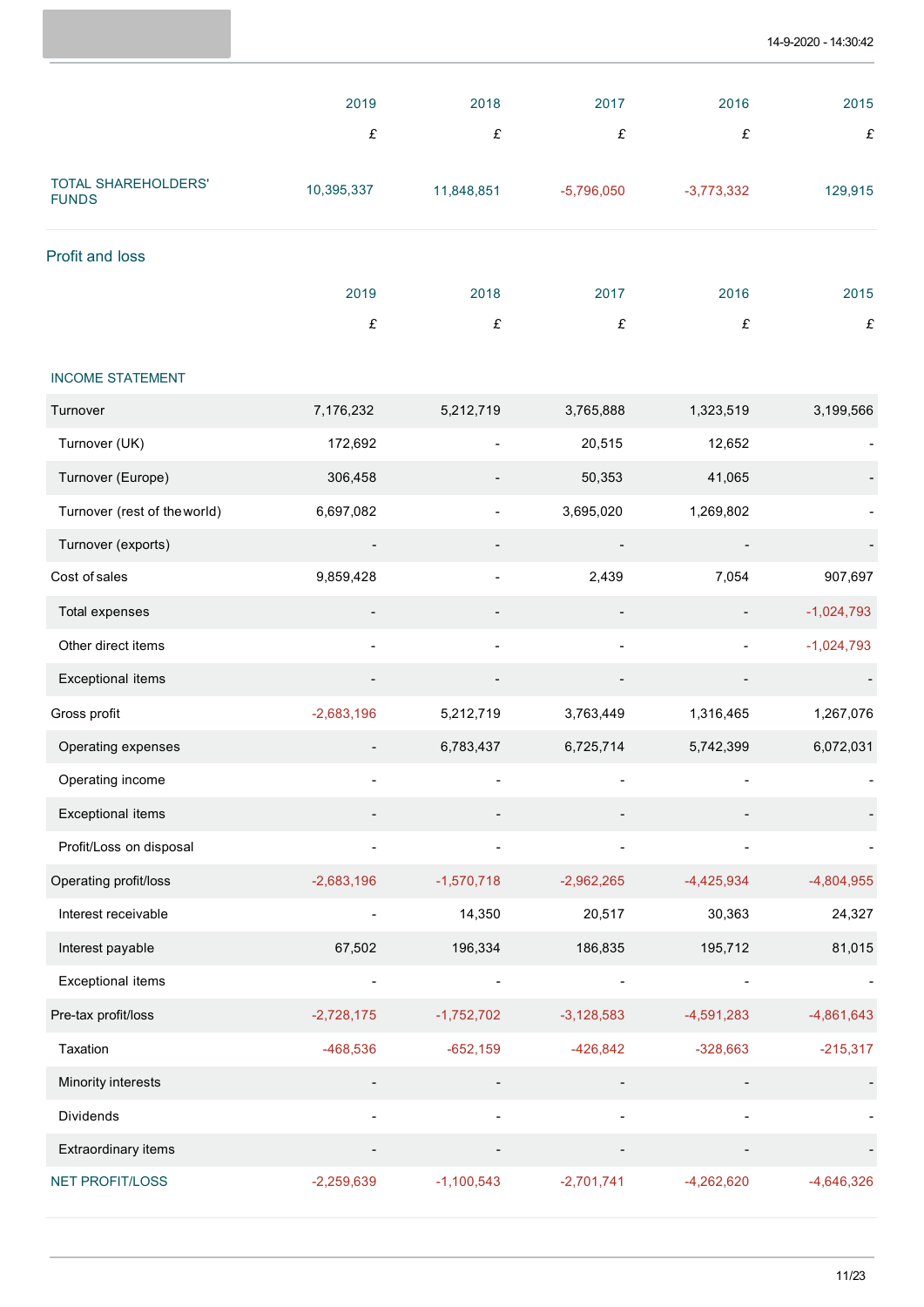# Payment behaviour

#### Payment score



Probability of paying invoices within terms.

### Payment score's trend

*This section gives you an indication of the trend followed by the Payment Score for this company over the past 12 months.*



# Payment averages

*All figures refer to days beyond terms (DBT)*

|                | This company | Industry |
|----------------|--------------|----------|
| Last month     | 8            |          |
| Last 3 months  | 20           | 22       |
| Last 6 months  | 18           | 22       |
| Last 12 months | 10           | 21       |

# Days Beyond Terms Trend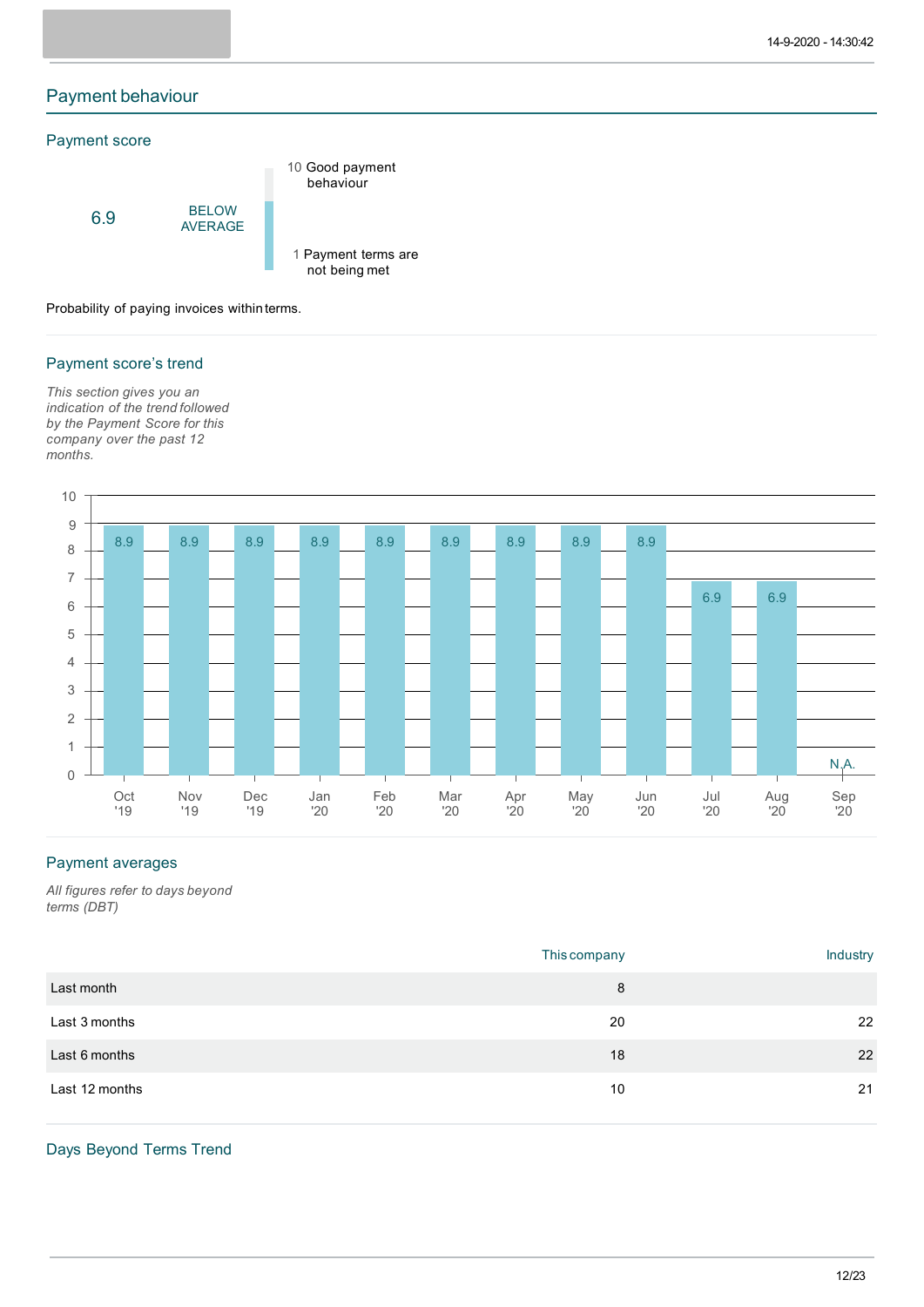*All figures refer to days beyond terms from 63 experiences (DBT).*



# Unsecured creditors

**There is no information currently available for this company**

# County Court Judgmentdetails



**i**

**There is no information currently available for this company**

# Registered charges

| Total of mortgages / registered charges |              |                      | 4                  | Date of last registered charge created<br>11/11/2008            |
|-----------------------------------------|--------------|----------------------|--------------------|-----------------------------------------------------------------|
| Number of charges partially satisfied   |              |                      | 0                  | Date of last registered charge fully<br>satisfied<br>16/05/2013 |
| Number of charges satisfied             |              |                      | 2                  |                                                                 |
| Date registered                         | Date created | Date fully satisfied | Charge description | Lender                                                          |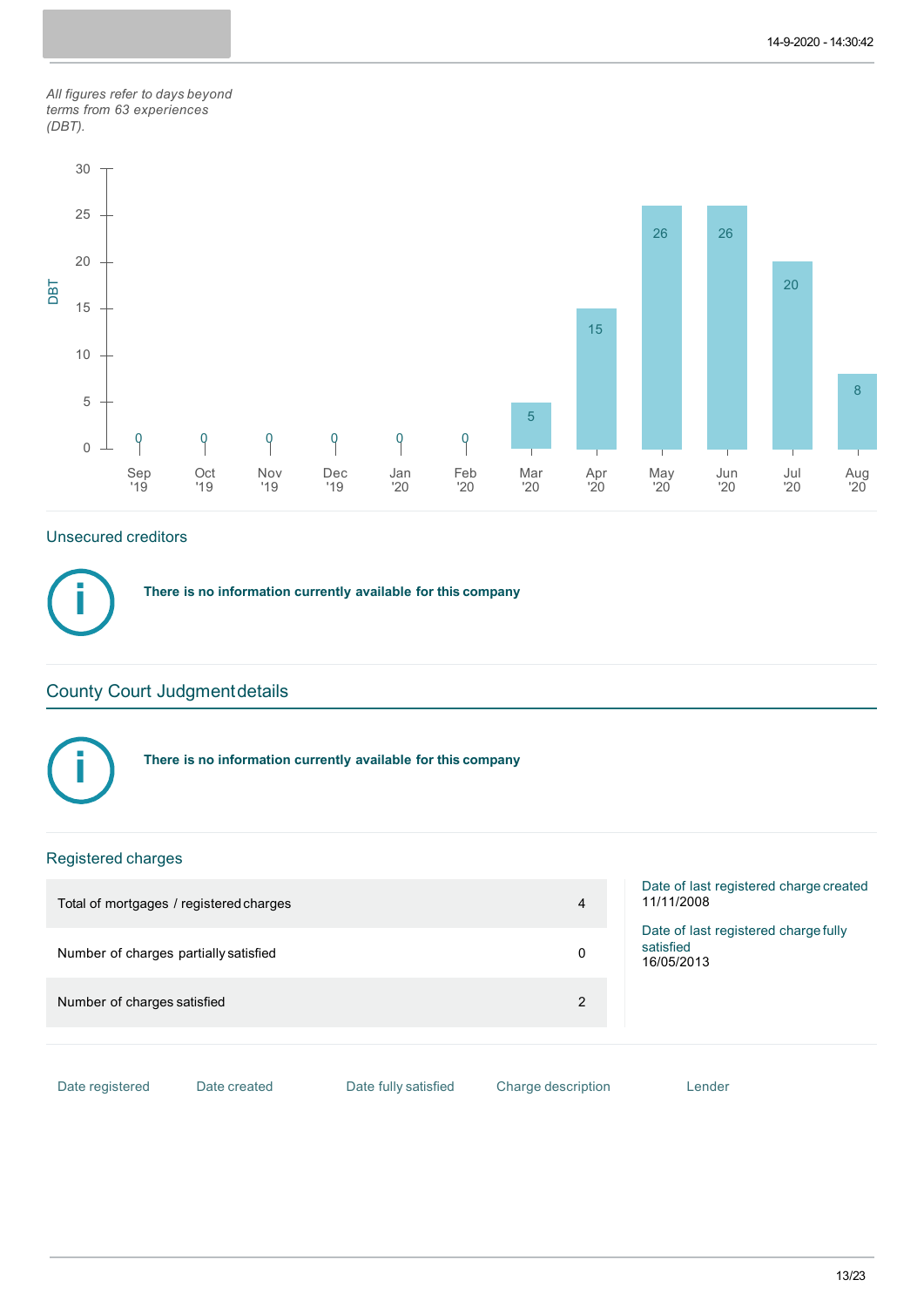| Date registered                                                                | Date created | Date fully satisfied | Charge description                                                                                                                                                                                                                                                                   | Lender                                 |
|--------------------------------------------------------------------------------|--------------|----------------------|--------------------------------------------------------------------------------------------------------------------------------------------------------------------------------------------------------------------------------------------------------------------------------------|----------------------------------------|
| 22/11/2008                                                                     | 11/11/2008   | 16/05/2013           | FIXED AND FLOATING<br><b>CHARGE OVER THE</b><br>UNDERTAKING AND ALL<br>PROPERTY AND ASSETS<br>PRESENT AND FUTURE,<br>INCLUDING GOODWILL,<br><b>BOOKDEBTS, UNCALLED</b><br>CAPITAL, BUILDINGS,<br>FIXTURES, FIXED PLANT<br><b>&amp; MACHINERY SEE</b><br><b>IMAGEFOR FULL DETAILS</b> | <b>RBS INVOICE FINANCE</b><br>LIMITED; |
| 16/02/2006                                                                     | 06/02/2006   | $\blacksquare$       | <b>FIRST FIXED CHARGE</b><br>THE SUMS IN THE<br>DEPOSIT ACCOUNT SEE<br>THE MORTGAGE<br><b>CHARGE DOCUMENT</b><br>FOR FULL DETAILS                                                                                                                                                    | PHILIPS ELECTRONIC UK<br>LIMITED;      |
| 22/05/2004                                                                     | 19/05/2004   | 24/01/2006           | FIXED AND FLOATING<br><b>CHARGES OVER THE</b><br>UNDERTAKING AND ALL<br>PROPERTY AND ASSETS<br>PRESENT AND FUTURE<br><b>INCLUDING GOODWILL</b><br><b>BOOKDEBTS UNCALLED</b><br><b>CAPITAL BUILDINGS</b><br>FIXTURESFIXED PLANT<br>AND MACHINERY                                      | <b>HSBC BANK PLC;</b>                  |
| 18/08/2000                                                                     | 15/08/2000   |                      | A DEPOSIT OF £89,250                                                                                                                                                                                                                                                                 | PHILIPS ELECTRONICS<br>UK LIMITED;     |
| <b>Company structure</b>                                                       |              |                      |                                                                                                                                                                                                                                                                                      |                                        |
| <b>Directors</b>                                                               |              |                      |                                                                                                                                                                                                                                                                                      |                                        |
|                                                                                |              |                      |                                                                                                                                                                                                                                                                                      |                                        |
| <b>Current Directors</b>                                                       |              |                      |                                                                                                                                                                                                                                                                                      |                                        |
| <b>Name</b><br><b>JOHN SMITH</b><br>Start and end date<br>30/12/2019 - Present |              |                      | Job title<br>Director<br><b>Service Address</b><br>100 CENTRE ABCD ROAD, ABCD, CG5 2YS, GB                                                                                                                                                                                           |                                        |
| Date of birth<br>08/1988                                                       |              |                      |                                                                                                                                                                                                                                                                                      |                                        |
| Other appointment(s)<br>Other appointment(s)                                   | Company name |                      | Start and end date                                                                                                                                                                                                                                                                   | Indicator                              |
| <b>Director</b>                                                                | ABCD PLC     |                      | 30/12/2019 - Present                                                                                                                                                                                                                                                                 | No objection                           |
| <b>Name</b><br>TOM JAMESON                                                     |              |                      | Job title<br>Director                                                                                                                                                                                                                                                                |                                        |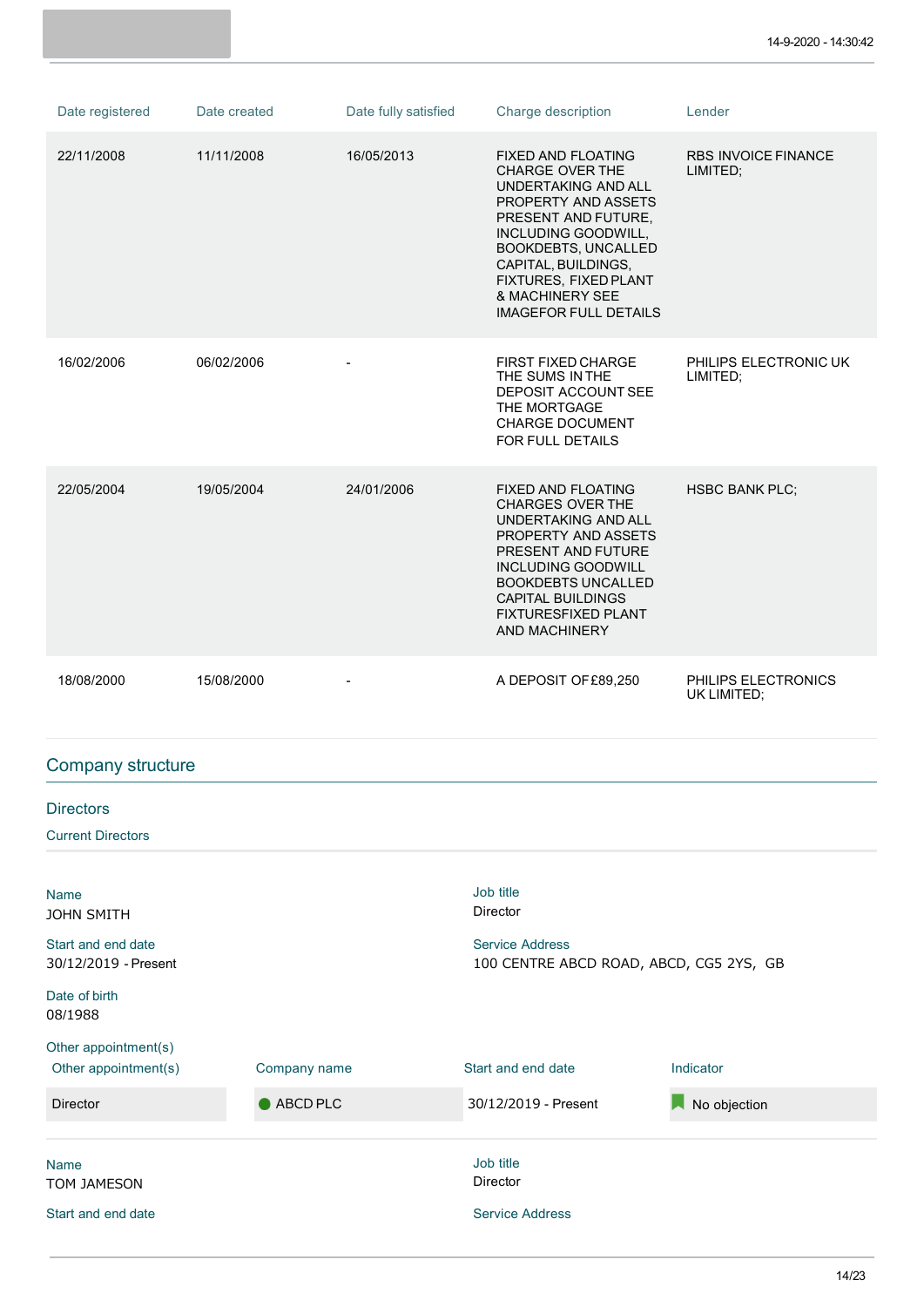100 CENTRE ABCD ROAD, ABCD, CG5 2YS, GB

| Date of birth<br>05/1974                                                 |                                        |                                                                                             |                   |
|--------------------------------------------------------------------------|----------------------------------------|---------------------------------------------------------------------------------------------|-------------------|
| <b>Name</b><br>MICHEL SATO<br>Start and end date<br>24/05/2017 - Present |                                        | Job title<br>Secretary<br><b>Service Address</b><br>100 CENTRE ABCD ROAD, ABCD, CG5 2YS, GB |                   |
| Date of birth                                                            |                                        |                                                                                             |                   |
| <b>Name</b><br>ANNA CAMPEL                                               |                                        | Job title<br>Director                                                                       |                   |
| Start and end date<br>07/10/1999 - Present<br>Date of birth              |                                        | <b>Service Address</b><br>100 CENTRE ABCD ROAD, ABCD, CG5 2YS, GB                           |                   |
| 03/1966                                                                  |                                        |                                                                                             |                   |
| Other appointment(s)<br>Other appointment(s)                             | Company name                           | Start and end date                                                                          | Indicator         |
| <b>Director</b>                                                          | <b>ABCD PAYMENTS</b><br><b>LIMITED</b> | 12/06/2015 - Present                                                                        | Not advised       |
| Director                                                                 | CCBG LIMITED                           | 30/01/2014 - Present                                                                        | Not advised       |
| <b>Director</b>                                                          | CCV PLC                                | 20/05/2005 - Present                                                                        | Д<br>No objection |
| Director                                                                 | RTYU LIMITED                           | 29/10/2010 - 06/03/2019                                                                     | Not advised       |
| <b>Start date</b><br>22/11/2018<br>With the appointment of               |                                        | <b>Description</b><br>In liquidation                                                        |                   |
| <b>DATE</b>                                                              | <b>FORM</b>                            |                                                                                             |                   |
| 22/11/2018                                                               |                                        | Notice of final account prior to dissolution in creditor's voluntary liquidation (CVL)      |                   |
| <b>Name</b><br>RICHALD HENDERSON                                         |                                        | Job title<br><b>Director</b>                                                                |                   |
| Start and end date<br>07/10/1999 - Present                               |                                        | <b>Service Address</b><br>100 CENTRE ABCD ROAD, ABCD, CG5 2YS, GB                           |                   |
| Date of birth<br>07/1960                                                 |                                        |                                                                                             |                   |
| Other appointment(s)<br>Other appointment(s)                             | Company name                           | Start and end date                                                                          | Indicator         |
| Director                                                                 | AACC FOUNDATION                        | 01/09/2020 - Present                                                                        | No objection      |

Director **Director** BBHH LIMITED 07/06/2018 - Present

24/10/2018 - Present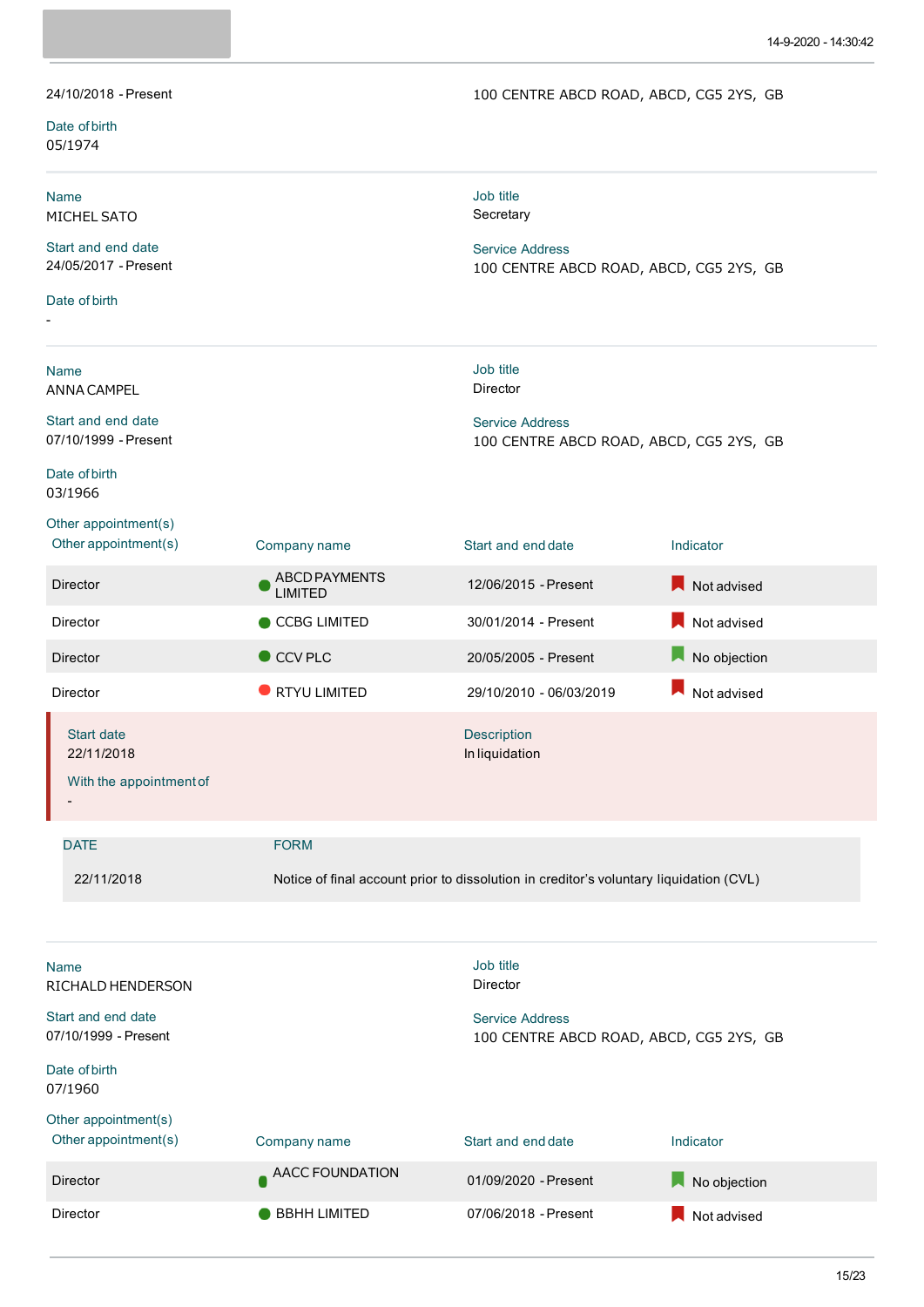| <b>Director</b>                                                                                     | NEWDEEP LIMITED                                  | 02/01/2018 - Present                                                                       | Monitoring advised |
|-----------------------------------------------------------------------------------------------------|--------------------------------------------------|--------------------------------------------------------------------------------------------|--------------------|
| Director                                                                                            | <b>BANGO PAYMENTS</b><br><b>LIMITED</b>          | 12/06/2015 - Present                                                                       | Not advised        |
| <b>Director</b>                                                                                     | <b>BANGO EMPLOYEE</b><br><b>BENEFITS LIMITED</b> | 26/01/2012 - Present                                                                       | Not advised        |
| Director                                                                                            | <b>BANGO SP LIMITED</b>                          | 13/05/2010 - Present                                                                       | Not advised        |
| <b>Director</b>                                                                                     | <b>BANGO PLC</b>                                 | 12/05/2005 - Present                                                                       | No objection<br>Ы  |
| Director - COMPANY<br><b>DIRECTOR</b>                                                               | AIR TOURING GROUP PLC                            | 18/05/2006 - 02/12/2019                                                                    | Not advised        |
| Director - MANAGER                                                                                  | AIR TOURING LIMITED                              | 08/02/2002 - 02/12/2019                                                                    | Not advised        |
| Secretary - MANAGER                                                                                 | <b>ISNET LIMITED</b>                             | 01/09/1993 - 02/12/2019                                                                    | Not advised        |
| Director                                                                                            | PSONAR LIMITED                                   | 01/08/2008 - 06/03/2019                                                                    | Not advised        |
| <b>Start date</b><br>22/11/2018<br>With the appointment of                                          |                                                  | <b>Description</b><br>In liquidation                                                       |                    |
| <b>DATE</b>                                                                                         | <b>FORM</b>                                      |                                                                                            |                    |
| 22/11/2018                                                                                          |                                                  | Notice of final account prior to dissolution in creditor's voluntary liquidation (CVL)     |                    |
|                                                                                                     | MOBILE ECOSYSTEM                                 |                                                                                            |                    |
|                                                                                                     |                                                  |                                                                                            |                    |
| Director                                                                                            | <b>FORUM LTD</b>                                 | 27/02/2017 - 25/02/2019                                                                    | No objection       |
| Director - MANAGER                                                                                  | <b>ISNET LIMITED</b>                             | 01/09/1993 - 04/12/2018                                                                    | Not advised        |
| <b>Current Directors</b>                                                                            |                                                  |                                                                                            |                    |
| Name<br>DAVID ANDERSON<br>Start and end date<br>05/05/2011 - 22/01/2020<br>Date of birth<br>09/1966 |                                                  | Job title<br>Director<br><b>Service Address</b><br>100 CENTRE ABCD ROAD, ABCD, CG5 2YS, GB |                    |
| Other appointment(s)<br>Other appointment(s)                                                        | Company name                                     | Start and end date                                                                         | Indicator          |
| Director                                                                                            | <b>FFGG LIMITED</b>                              | 18/07/2016 - Present                                                                       | No objection       |
| Director                                                                                            | PPLL LIMITED                                     | 22/03/2012 - Present                                                                       | No objection       |
| <b>Director</b>                                                                                     | OOPP LIMITED                                     | 15/06/2017 - 03/04/2020                                                                    | No objection       |
| Director                                                                                            | ABCDPLC                                          | 20/08/2010 - 22/01/2020                                                                    | No objection       |
| Director - DIRECTOR                                                                                 | MMNN PLC                                         | 01/01/2017 - 03/12/2018                                                                    | No objection       |
| Director                                                                                            | <b>KKII LIMITED</b>                              | 19/12/2014 - 20/06/2016                                                                    | No objection       |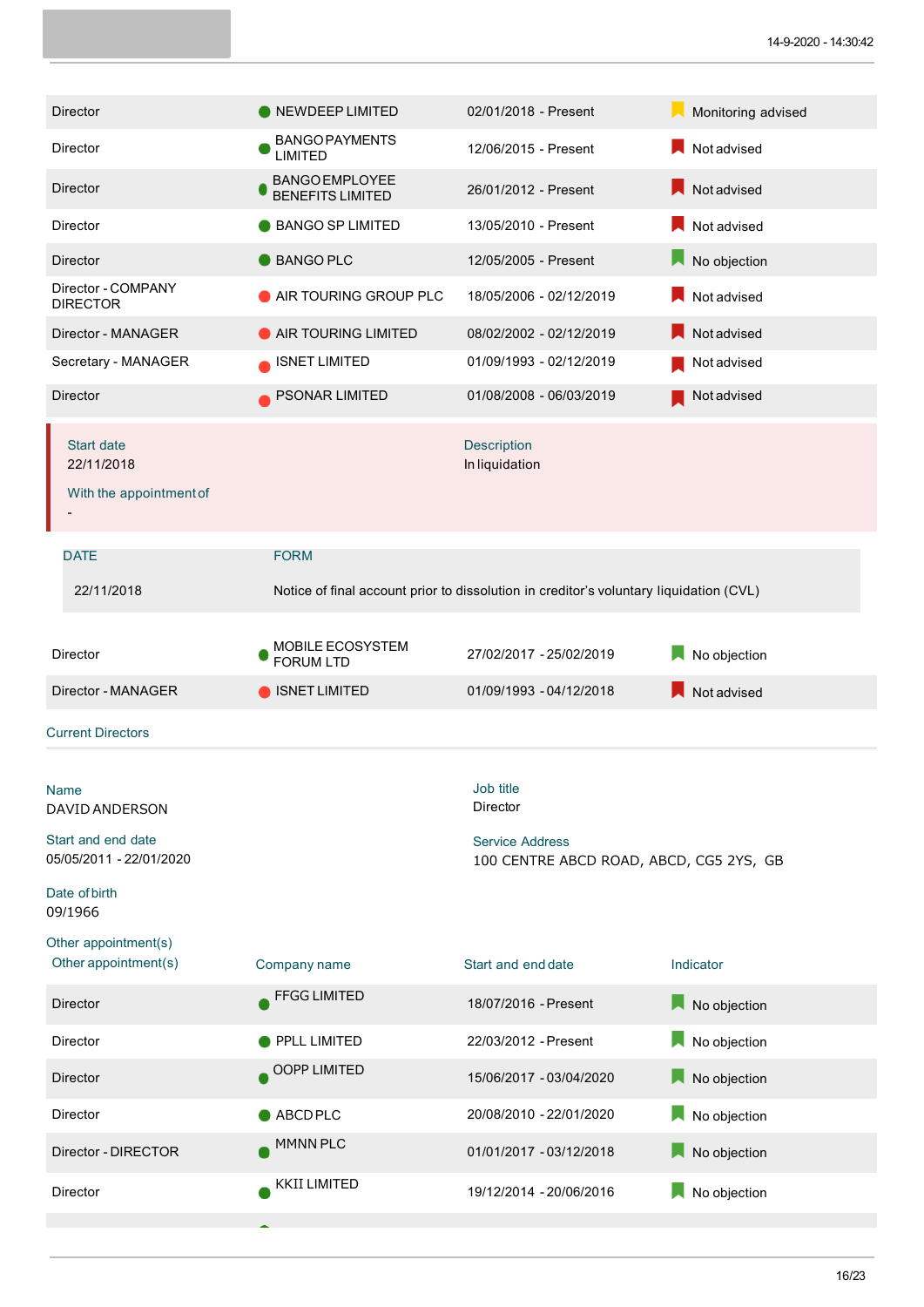| <b>Director</b>                                                                                         | <b>SKRILL LIMITED</b> | 19/12/2014 - 12/10/2015                                                                    | No objection                                     |
|---------------------------------------------------------------------------------------------------------|-----------------------|--------------------------------------------------------------------------------------------|--------------------------------------------------|
| <b>Name</b><br>JAMES HILL<br>Start and end date<br>05/05/2011 - 15/11/2018<br>Date of birth<br>09/1968  |                       | Job title<br><b>Service Address</b><br>100 CENTRE ABCD ROAD, ABCD, CG5 2YS, GB             | Director - MANAGING DIRECTOR, FINANCIAL SERVICES |
| <b>Name</b><br>JOHN ELLIOT<br>Start and end date<br>14/03/2016 - 24/10/2018<br>Date of birth<br>12/1987 |                       | Job title<br>Director<br><b>Service Address</b>                                            |                                                  |
| Other appointment(s)<br>Other appointment(s)                                                            | Company name          | Start and end date                                                                         | Indicator                                        |
| <b>Director</b>                                                                                         | <b>WWMM LIMITED</b>   | 07/06/2018 - 24/10/2018                                                                    | Not advised                                      |
| <b>Director</b>                                                                                         | QWER LIMITED          | 30/05/2017 - 24/10/2018                                                                    | Not advised                                      |
| <b>Director</b>                                                                                         | <b>CCVV LIMITED</b>   | 30/05/2017 - 24/10/2018                                                                    | Not advised                                      |
| <b>Director</b>                                                                                         | ABCD PLC              | 14/03/2016 - 24/10/2018                                                                    | No objection                                     |
| Director                                                                                                | PPLL LIMITED          | 30/05/2017 - 24/10/2018                                                                    | Not advised                                      |
| <b>Director</b>                                                                                         | <b>KKHH LIMITED</b>   | 02/01/2018 - 24/10/2018                                                                    | Monitoring advised                               |
| <b>Name</b><br>LOIS CLERK<br>Start and end date<br>21/11/2012 - 30/05/2017<br>Date of birth<br>01/1968  |                       | Job title<br>Director<br><b>Service Address</b><br>100 CENTRE ABCD ROAD, ABCD, CG5 2YS, GB |                                                  |
| Other appointment(s)<br>Other appointment(s)                                                            | Company name          | Start and end date                                                                         | Indicator                                        |
| <b>Director</b>                                                                                         | CCVV LIMITED          | 24/07/2020 - Present                                                                       | Monitoring advised                               |
| Director                                                                                                | <b>OOII LIMITED</b>   | 10/08/2004 - Present                                                                       | No objection                                     |
| Director - DIRECTOR                                                                                     | <b>JJTT LIMITED</b>   | 20/10/2006 - 02/12/2019                                                                    | Not advised                                      |
| Secretary - ACCOUNTANT                                                                                  | <b>SSII LIMITED</b>   | 02/11/2006 - 02/12/2019                                                                    | Not advised                                      |
| Director - DIRECTOR                                                                                     | <b>RRYU LIMITED</b>   | 27/10/2005 - 02/12/2019                                                                    | Not advised                                      |
| Director - DIRECTOR                                                                                     | DDSS LTD              | 03/02/1999 - 02/12/2019                                                                    | Not advised                                      |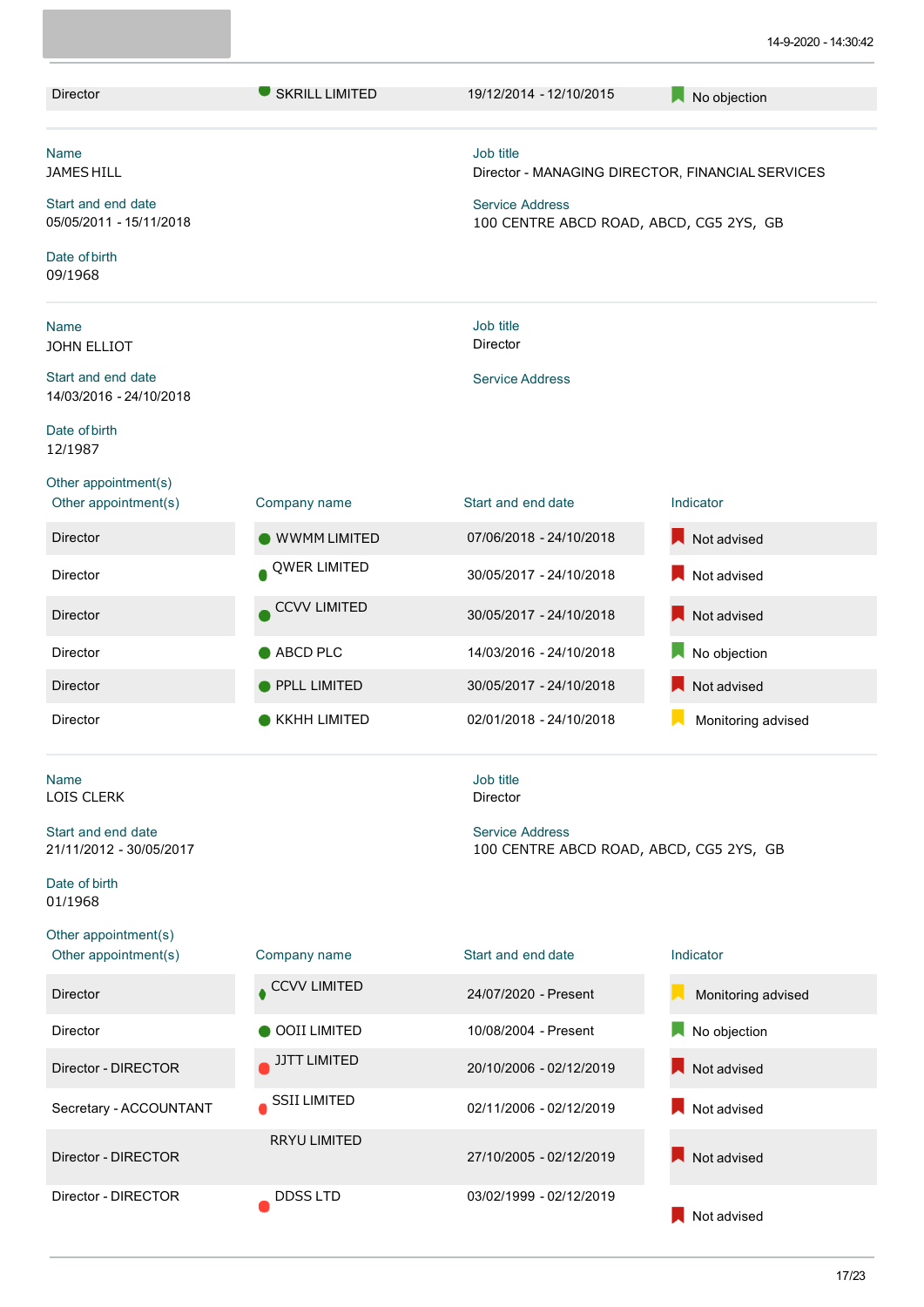| Director - COMPANY<br><b>DIRECTOR</b>         | <b>KDSALIMITED</b>  | 25/07/2001 - 02/12/2019                                           | Not advised  |
|-----------------------------------------------|---------------------|-------------------------------------------------------------------|--------------|
| Director - DIRECTOR                           | <b>GGGG LIMITED</b> | 24/01/2007 - 02/12/2019                                           | Not advised  |
| Secretary - DIRECTOR                          | POPO LIMITED        | 01/03/2005 - 02/12/2019                                           | Not advised  |
| Director - DIRECTOR                           | <b>BCBC LIMITED</b> | 04/06/2009 - 02/12/2019                                           | Not advised  |
| <b>Director</b>                               | KIKIP LIMITED       | 10/04/2017 - 16/04/2019                                           | Not advised  |
| Director - ACCOUNTANT                         | NOKO LIMITED        | 02/11/2006 - 08/12/2018                                           | Not advised  |
| Director                                      | <b>GGHH LTD</b>     | 18/07/2012 - 22/05/2018                                           | Not advised  |
| <b>Director</b>                               | <b>DD LIMITED</b>   | 21/11/2012 - 30/05/2017                                           | Not advised  |
| Director                                      | <b>LLCC LIMITED</b> | 12/06/2015 - 30/05/2017                                           | Not advised  |
| Director                                      | <b>JIUI LIMITED</b> | 21/11/2012 - 30/05/2017                                           | Not advised  |
| Director                                      | KKIC PLC            | 21/11/2012 - 18/11/2016                                           | No objection |
| Name<br>ALEXANDER HENERSON                    |                     | Job title<br>Secretary                                            |              |
| Start and end date<br>01/07/2006 - 24/05/2017 |                     | <b>Service Address</b><br>100 CENTRE ABCD ROAD, ABCD, CG5 2YS, GB |              |
| Date of birth<br>09/1945                      |                     |                                                                   |              |
| Other appointment(s)<br>Other appointment(s)  | Company name        | Start and end date                                                | Indicator    |
| Secretary                                     | ABCDPLC             | 30/06/2006 - 24/05/2017                                           | No objection |
|                                               |                     |                                                                   |              |
| <b>Shareholders</b>                           |                     |                                                                   |              |
| <b>Current shareholders</b>                   |                     |                                                                   |              |
| Company name<br>ABCD PLC                      |                     | Percentage of shares<br>100% ORDINARY (4,979,137 shares)          |              |
| Company registration number                   |                     | Start & end date                                                  |              |
| 88889999                                      |                     | Unknown - Present                                                 |              |
| <b>Address</b><br>CG5 2YS, GB                 |                     | Indicator<br>No objection                                         |              |
| Group structure                               |                     |                                                                   |              |
| Ultimate parent company                       |                     |                                                                   |              |

Company name ● ABCD PLC

Company registration number 05386079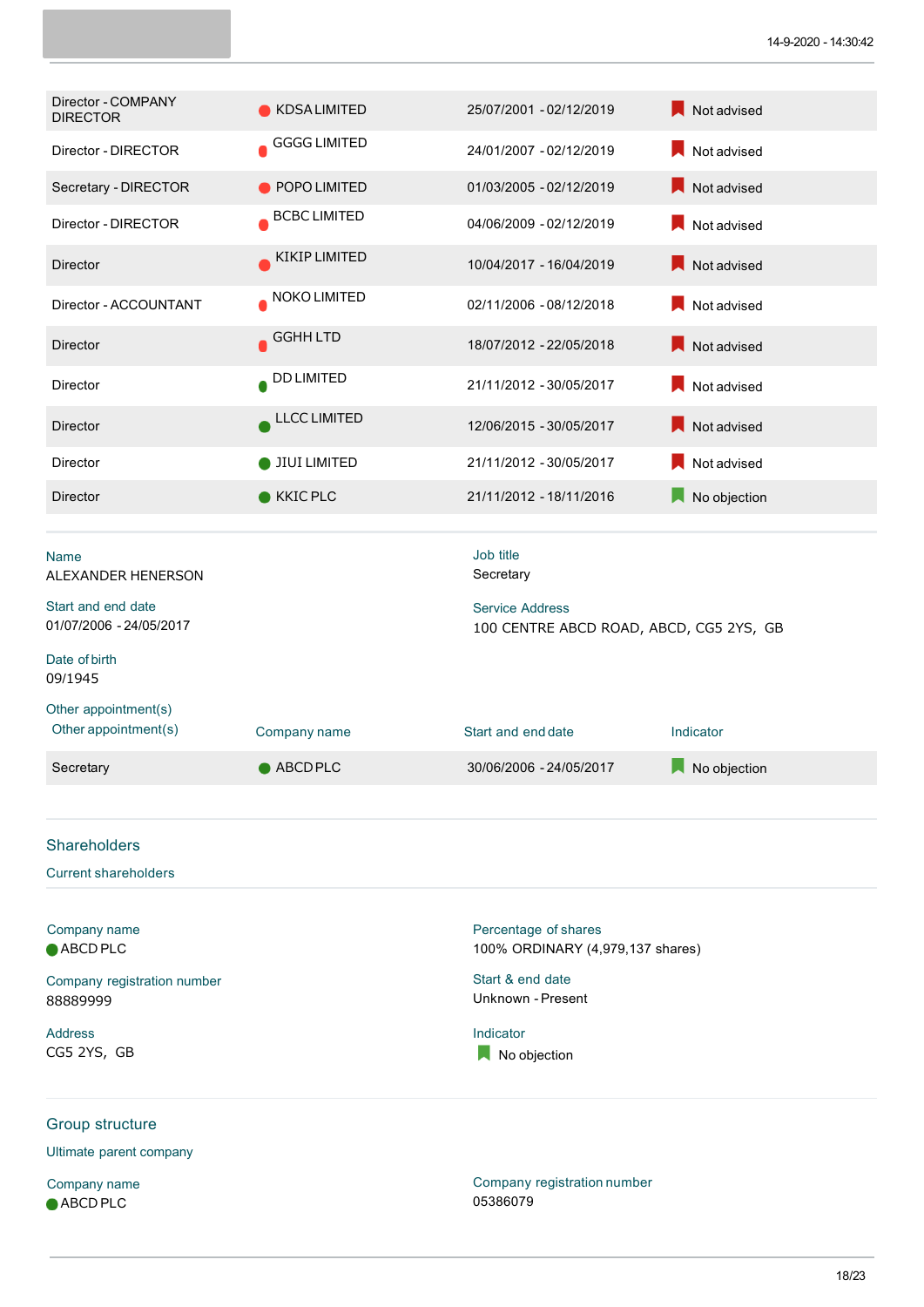|                                  | 14-9-2020 - 14:30:42        |
|----------------------------------|-----------------------------|
| Start and end date               | Address                     |
| Unknown - Present                | CG5 2YS, GB                 |
|                                  | Indicator                   |
|                                  | No objection                |
|                                  |                             |
| Parent company                   |                             |
| Company name                     | Company registration number |
| ABCD PLC                         | 77777777                    |
| Start and end date               | <b>Address</b>              |
| Unknown - Present                | CG5 2YS, GB                 |
|                                  | Indicator                   |
|                                  | No objection                |
| Sister company                   |                             |
| Company name                     | Company registration number |
| ABCD SERVIS LIMITED              | 6666666                     |
| Percentage shares                | <b>Address</b>              |
| 100%                             | CG5 2YS, GB                 |
| Start and end date               | Indicator                   |
| Unknown - Present                | Not advised                 |
|                                  |                             |
| Sister company                   |                             |
| Company name                     | Company registration number |
| ABCD RETAIL LIMITED              | 55555555                    |
| Percentage shares                | <b>Address</b>              |
| 100%                             | CG5 2YS, GB                 |
| Start and end date               | Indicator                   |
| Unknown - Present                | Not advised                 |
| Sister company                   |                             |
| Company name                     | Company registration number |
| ABCD FP LIMITED                  | 44444444                    |
| Percentage shares                | <b>Address</b>              |
| 100%                             | CG5 2YS, GB                 |
| Start and end date               | Indicator                   |
| Unknown - Present                | Not advised                 |
| Person(s) of significant control |                             |
| Company name                     | Indicator                   |
| ABCD PLC                         | No objection                |

Company registration number 99999999

Address

No objection

#### Nature of control

- ownership of shares <sup>75</sup> to <sup>100</sup> percent
- voting rights 75 to 100 percent
- right to appoint and remove directors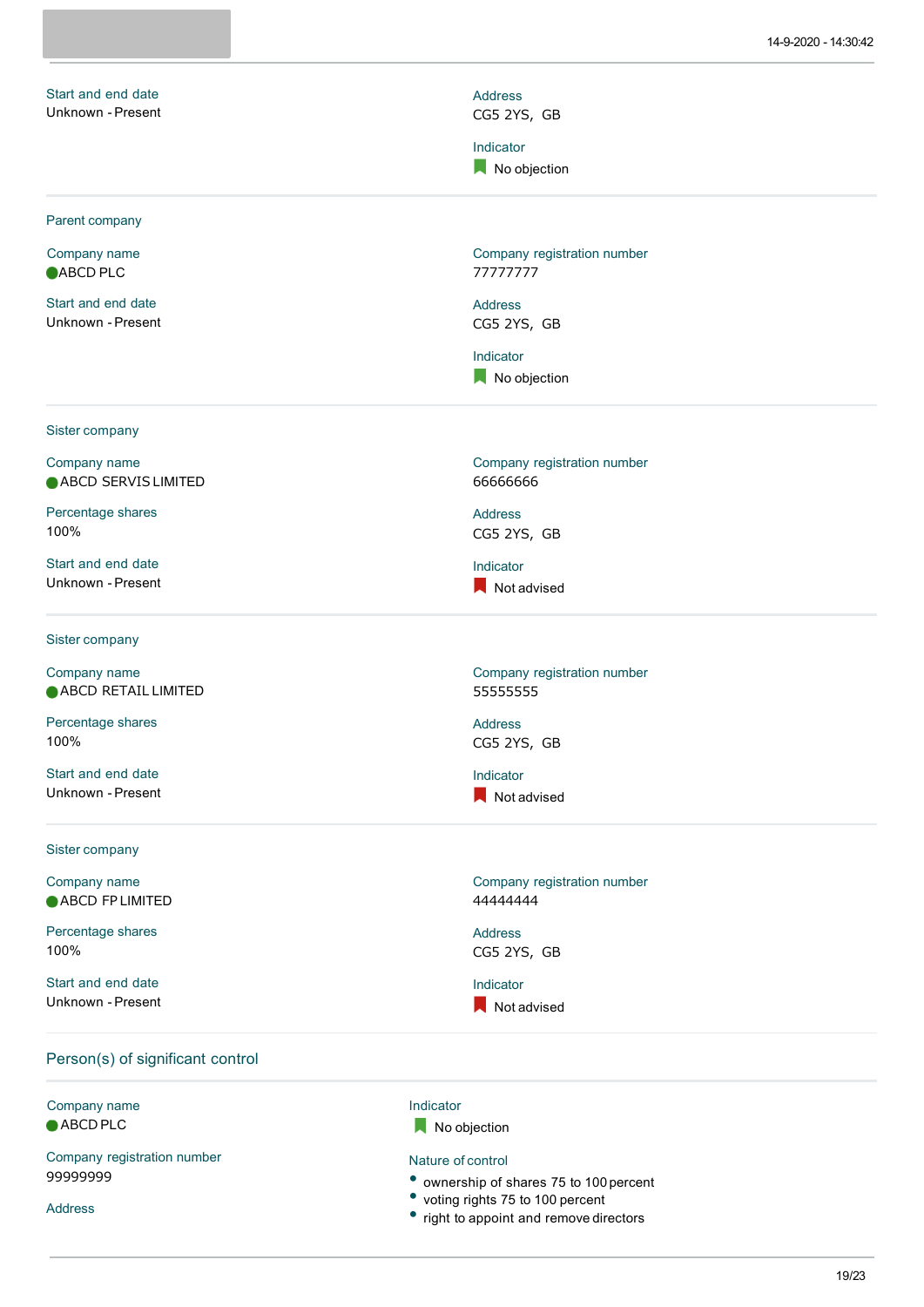#### 100 CENTRE ABCD ROAD, ABCD, CG5 2YS, GB

| Other                                                              |                                                                              |  |  |
|--------------------------------------------------------------------|------------------------------------------------------------------------------|--|--|
| Accountants                                                        |                                                                              |  |  |
| <b>Name</b><br>ABCD UK LLP                                         |                                                                              |  |  |
| <b>Banks</b>                                                       |                                                                              |  |  |
| <b>Name</b><br><b>HSBC BANK PLC</b>                                |                                                                              |  |  |
| <b>Exceptional events</b>                                          |                                                                              |  |  |
| Insolvencies                                                       |                                                                              |  |  |
| There is no information currently available for this company       |                                                                              |  |  |
| There is no information currently available for this company       |                                                                              |  |  |
| <b>Events</b><br>Showing a maximum of 20 of the most recent events |                                                                              |  |  |
| Date<br>26/06/2020                                                 | Category<br><b>Annual Accounts</b>                                           |  |  |
| Source<br>GB_CRO_GAZETTE - Companies House                         | Event description - Details<br><b>Annual Accounts</b>                        |  |  |
| Date<br>25/02/2020                                                 | Category<br>Change in Director of Secretary                                  |  |  |
| Source<br>GB_CRO_GAZETTE - Companies House                         | Event description - Details<br><b>Appointment of director</b>                |  |  |
| <b>Date</b><br>06/02/2020                                          | Category<br>Change in Director of Secretary                                  |  |  |
| Source<br>GB_CRO_GAZETTE - Companies House                         | Event description - Details<br><b>Termination of appointment of director</b> |  |  |
| Date<br>17/10/2019                                                 | Category<br><b>Annual Returns</b>                                            |  |  |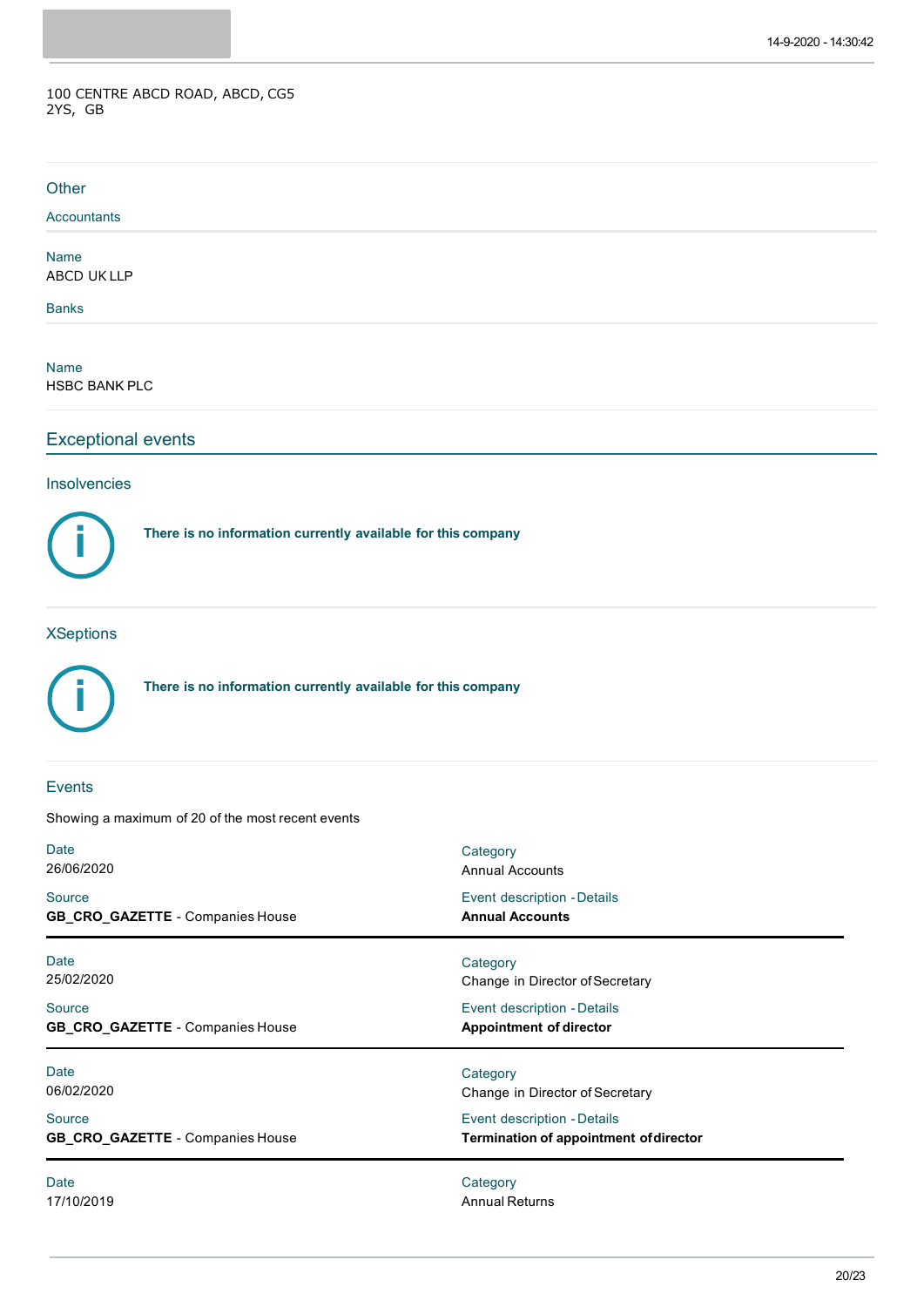| Source<br>GB_CRO_GAZETTE - Companies House | Event description - Details<br><b>Confirmation statement</b>        |
|--------------------------------------------|---------------------------------------------------------------------|
| Date<br>07/10/2018                         | Category                                                            |
| Source<br>GB_CRO_GAZETTE - Companies House | Event description - Details<br><b>Confirmation statement</b>        |
| <b>Date</b><br>31/12/2017                  | Category                                                            |
| Source<br>GB_CRO_GAZETTE - Companies House | Event description - Details<br><b>Annual Accounts</b>               |
| <b>Date</b><br>31/12/2016                  | Category                                                            |
| Source<br>GB_CRO_GAZETTE - Companies House | Event description - Details<br><b>Annual Accounts</b>               |
| <b>Date</b><br>07/10/2016                  | Category                                                            |
| Source<br>GB_CRO_GAZETTE - Companies House | Event description - Details<br><b>Confirmation statement</b>        |
| <b>Date</b><br>17/03/2016                  | Category                                                            |
| Source<br>GB_CRO_GAZETTE - Companies House | Event description - Details<br><b>Appointment of director</b>       |
| Date<br>07/10/2015                         | Category                                                            |
| Source<br>GB_CRO_GAZETTE - Companies House | Event description - Details<br><b>Annual Return</b>                 |
| <b>Date</b><br>31/12/2014                  | Category                                                            |
| Source<br>GB_CRO_GAZETTE - Companies House | Event description - Details<br><b>Annual Accounts</b>               |
| <b>Date</b><br>07/10/2014                  | Category                                                            |
| Source<br>GB_CRO_GAZETTE - Companies House | Event description - Details<br><b>Annual Return</b>                 |
| <b>Date</b><br>02/05/2014                  | Category                                                            |
| Source<br>GB_CRO_GAZETTE - Companies House | Event description - Details<br><b>Return of Allotment of shares</b> |
| <b>Date</b><br>02/05/2014                  | Category                                                            |
| Source                                     | Event description - Details                                         |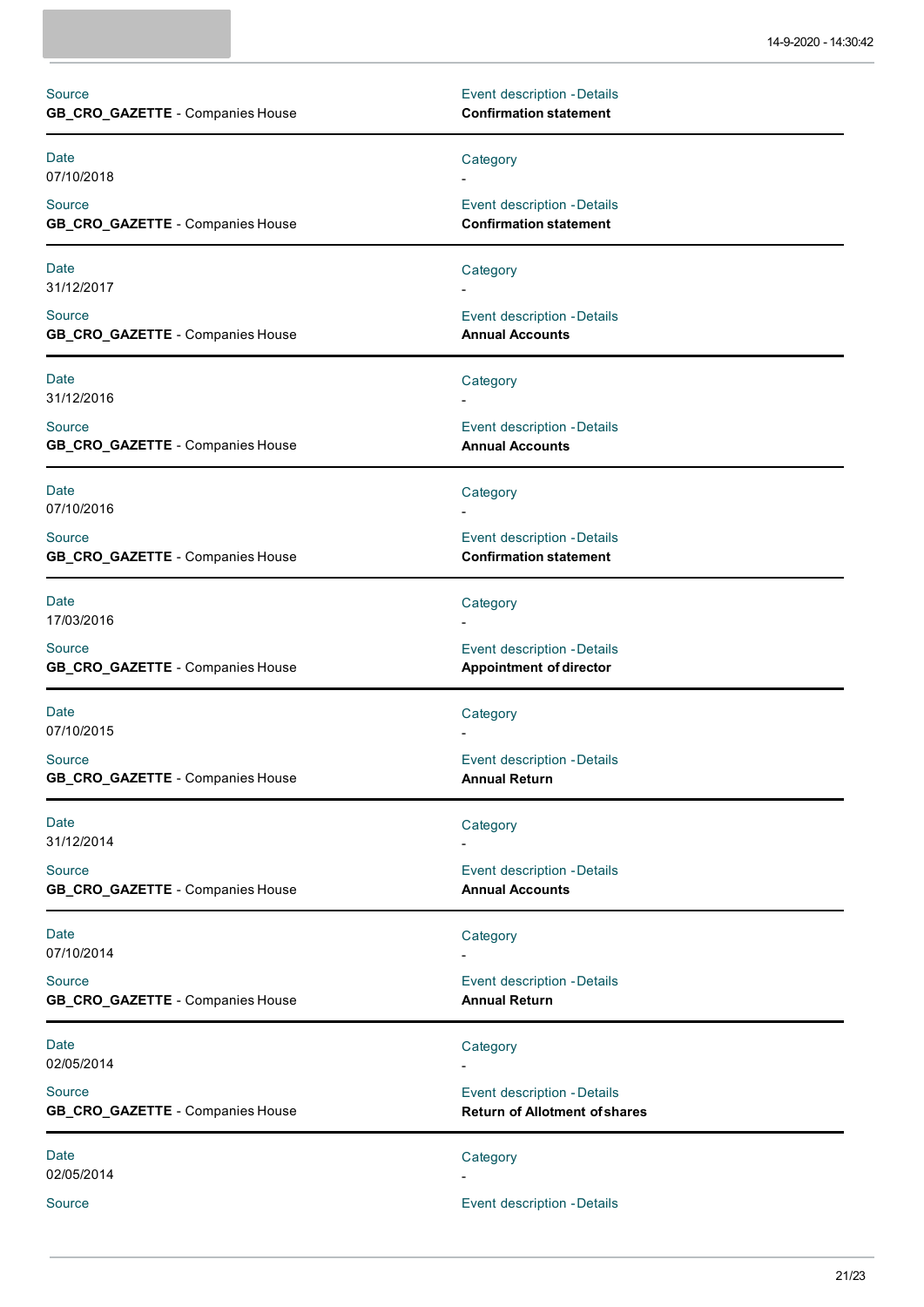| GB_CRO_GAZETTE - Companies House                  | <b>Resolution(s)</b>                                                         |
|---------------------------------------------------|------------------------------------------------------------------------------|
| <b>Date</b><br>19/05/2013                         | Category                                                                     |
| Source<br>GB_CRO_GAZETTE - Companies House        | Event description - Details<br>Statement of satisfaction of a charge         |
| Date<br>25/11/2012                                | Category                                                                     |
| Source<br><b>GB_CRO_GAZETTE - Companies House</b> | Event description - Details<br><b>Termination of appointment of director</b> |
| Date<br>07/10/2012                                | Category                                                                     |
| Source<br><b>GB_CRO_GAZETTE - Companies House</b> | Event description - Details<br><b>Annual Return</b>                          |
| Date<br>31/03/2012                                | Category                                                                     |
| Source<br><b>GB_CRO_GAZETTE - Companies House</b> | Event description - Details<br><b>Annual Accounts</b>                        |
| Date<br>17/11/2011                                | Category                                                                     |
| Source<br><b>GB_CRO_GAZETTE - Companies House</b> | Event description - Details<br><b>Termination of appointment of director</b> |
| Date<br>31/03/2011                                | Category                                                                     |
| Source<br>GB_CRO_GAZETTE - Companies House        | Event description - Details<br><b>Annual Accounts</b>                        |

# Unsecured claims



**There is no information currently available for this company**